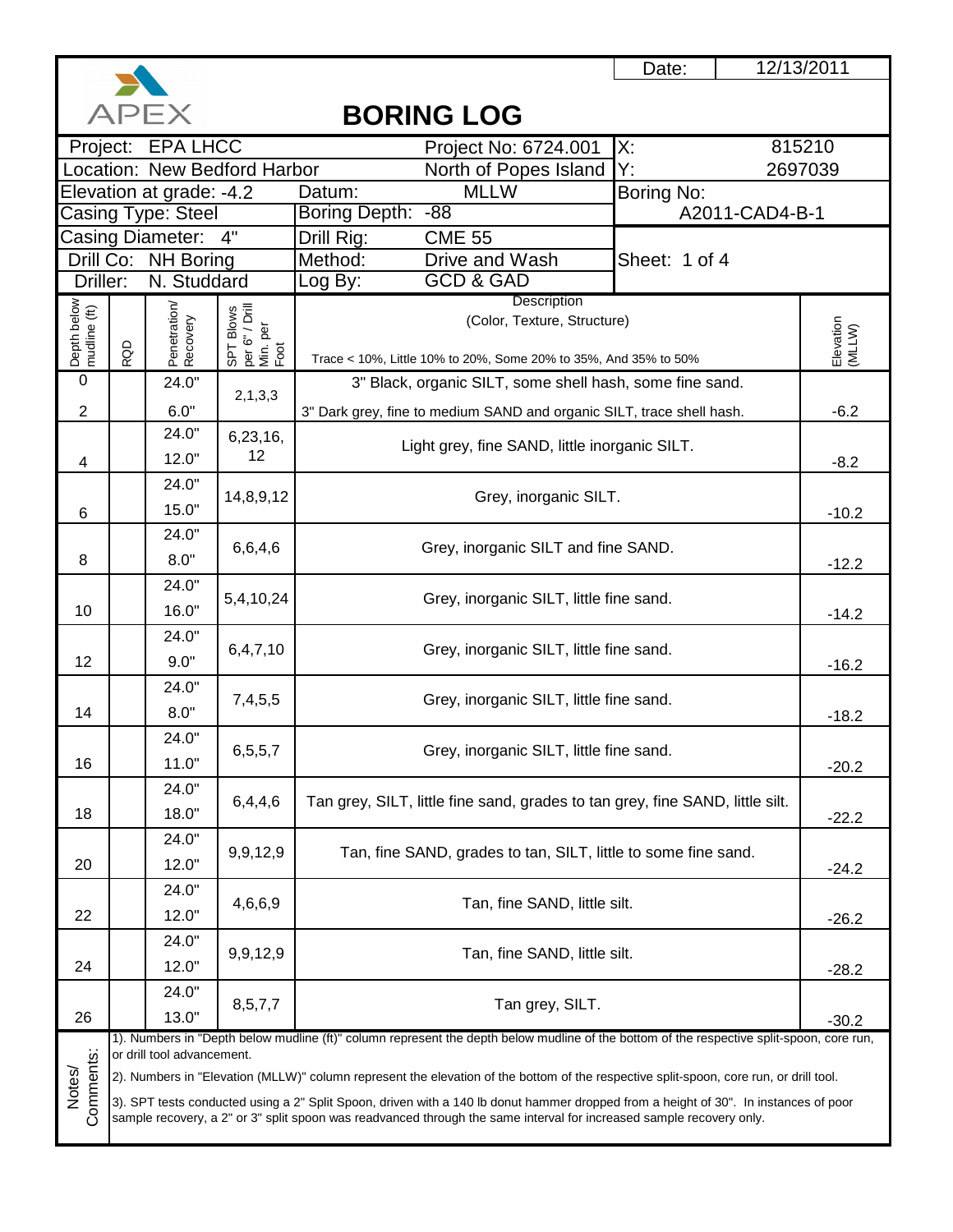

|                             | <b>BORING LOG</b><br>APEX |                            |                                                 |                                                                                                                                                                                                                                                              |                  |                     |  |  |  |
|-----------------------------|---------------------------|----------------------------|-------------------------------------------------|--------------------------------------------------------------------------------------------------------------------------------------------------------------------------------------------------------------------------------------------------------------|------------------|---------------------|--|--|--|
|                             |                           | Project: EPA LHCC          |                                                 | Project No: 6724.001                                                                                                                                                                                                                                         | X:               | 815210              |  |  |  |
|                             |                           |                            | Location: New Bedford Harbor                    | North of Popes Island                                                                                                                                                                                                                                        | Y.               | 2697039             |  |  |  |
|                             |                           | Elevation at grade: -4.2   |                                                 | <b>MLLW</b><br>Datum:                                                                                                                                                                                                                                        | Boring No:       |                     |  |  |  |
|                             |                           | Casing Type: Steel         |                                                 | Boring Depth:<br>$-88$                                                                                                                                                                                                                                       | A2011-CAD4-B-1   |                     |  |  |  |
|                             |                           | Casing Diameter:           | 4"                                              | Drill Rig:<br><b>CME 55</b>                                                                                                                                                                                                                                  |                  |                     |  |  |  |
|                             |                           | Drill Co: NH Boring        |                                                 | Method:<br>Drive and Wash                                                                                                                                                                                                                                    | of 4<br>Sheet: 2 |                     |  |  |  |
| Driller:                    |                           | N. Studdard                |                                                 | <b>GCD &amp; GAD</b><br>Log By:                                                                                                                                                                                                                              |                  |                     |  |  |  |
|                             |                           |                            |                                                 | Description<br>(Color, Texture, Structure)                                                                                                                                                                                                                   |                  |                     |  |  |  |
|                             |                           |                            |                                                 |                                                                                                                                                                                                                                                              |                  |                     |  |  |  |
| Depth below<br>mudline (ft) | RQD                       | Penetration/<br>Recovery   | SPT Blows<br>per 6" / Drill<br>Min. per<br>Foot | Trace < 10%, Little 10% to 20%, Some 20% to 35%, And 35% to 50%                                                                                                                                                                                              |                  | Elevation<br>(MLLW) |  |  |  |
| $\overline{26}$             |                           | 24.0"                      |                                                 |                                                                                                                                                                                                                                                              |                  |                     |  |  |  |
| 28                          |                           | 9.0"                       | 3,3,5,9                                         | Tan grey, SILT.                                                                                                                                                                                                                                              |                  | $-32.2$             |  |  |  |
|                             |                           | 24.0"                      |                                                 |                                                                                                                                                                                                                                                              |                  |                     |  |  |  |
| 30                          |                           | 7.0"                       | 7,4,6,8                                         | Tan grey, SILT, little fine sand.                                                                                                                                                                                                                            |                  | $-34.2$             |  |  |  |
|                             |                           | 24.0"                      |                                                 |                                                                                                                                                                                                                                                              |                  |                     |  |  |  |
|                             |                           | 9.0"                       | 8,9,14,14                                       | Interbedded grey and tan, fine SAND and SILT.                                                                                                                                                                                                                |                  |                     |  |  |  |
| 32                          |                           | 24.0"                      |                                                 |                                                                                                                                                                                                                                                              |                  | $-36.2$             |  |  |  |
|                             |                           |                            | 6,8,8,11                                        | Interbedded grey and tan, fine SAND grades to SILT.                                                                                                                                                                                                          | $-38.2$          |                     |  |  |  |
| 34                          |                           | 15.0"                      |                                                 |                                                                                                                                                                                                                                                              |                  |                     |  |  |  |
|                             |                           | 24.0"                      | 2,2,5,8                                         | Interbedded grey and tan, fine SAND grades to SILT.                                                                                                                                                                                                          |                  |                     |  |  |  |
| 36                          |                           | 13.0"                      |                                                 |                                                                                                                                                                                                                                                              |                  |                     |  |  |  |
|                             |                           | 24.0"                      | 1,1,8,12                                        |                                                                                                                                                                                                                                                              |                  |                     |  |  |  |
| 38                          |                           | 12.0"                      |                                                 | Interbedded grey and tan, fine SAND grades to SILT.                                                                                                                                                                                                          |                  | $-42.2$             |  |  |  |
|                             |                           | 24.0"                      | 6,6,8,6                                         | 2" Tan, fine SAND.                                                                                                                                                                                                                                           |                  |                     |  |  |  |
| 40                          |                           | 16.0"                      |                                                 | 14" Grey, fine SAND, grades to SILT.                                                                                                                                                                                                                         |                  | $-44.2$             |  |  |  |
|                             |                           | 24.0"                      |                                                 |                                                                                                                                                                                                                                                              |                  |                     |  |  |  |
| 42                          |                           | 12.0"                      | 3,5,5,7                                         | Grey, fine SAND, little SILT.                                                                                                                                                                                                                                |                  | $-46.2$             |  |  |  |
|                             |                           | 24.0"                      | 9, 12, 11,                                      |                                                                                                                                                                                                                                                              |                  |                     |  |  |  |
| 44                          |                           | 9.0"                       | 11                                              | Tan grey, SILT, some fine sand.                                                                                                                                                                                                                              |                  | $-48.2$             |  |  |  |
|                             |                           | 24.0"                      | 18, 16, 18,                                     |                                                                                                                                                                                                                                                              |                  |                     |  |  |  |
| 46                          |                           | 14.0"                      | 18                                              | Grey, SILT.                                                                                                                                                                                                                                                  |                  |                     |  |  |  |
|                             |                           | 24.0"                      |                                                 |                                                                                                                                                                                                                                                              |                  | $-50.2$             |  |  |  |
|                             |                           |                            | 9,11,11,8                                       | Grey, SILT, little fine sand.                                                                                                                                                                                                                                |                  |                     |  |  |  |
| 48                          |                           | 12.0"                      |                                                 |                                                                                                                                                                                                                                                              |                  | $-52.2$             |  |  |  |
|                             |                           | 12.0"                      | $19, *$                                         | Grey, SILT, little fine sand. *Casing advancing with split spoon - casing                                                                                                                                                                                    |                  |                     |  |  |  |
| 49                          |                           | 6.0"                       |                                                 | dropped 4' on removal of split spoon.                                                                                                                                                                                                                        |                  | $-53.2$             |  |  |  |
|                             |                           | 24.0"                      | wor, wor,                                       | Grey, SILT - Casing penetrated through interval, split spoon driven                                                                                                                                                                                          |                  |                     |  |  |  |
| 52                          |                           | 11.0"                      | wor, 21                                         | inside of casing to collect sample.                                                                                                                                                                                                                          |                  | $-56.2$             |  |  |  |
|                             |                           | or drill tool advancement. |                                                 | 1). Numbers in "Depth below mudline (ft)" column represent the depth below mudline of the bottom of the respective split-spoon, core run,                                                                                                                    |                  |                     |  |  |  |
| Comments:                   |                           |                            |                                                 | 2). Numbers in "Elevation (MLLW)" column represent the elevation of the bottom of the respective split-spoon, core run, or drill tool.                                                                                                                       |                  |                     |  |  |  |
| Notes/                      |                           |                            |                                                 |                                                                                                                                                                                                                                                              |                  |                     |  |  |  |
|                             |                           |                            |                                                 | 3). SPT tests conducted using a 2" Split Spoon, driven with a 140 lb donut hammer dropped from a height of 30". In instances of poor<br>sample recovery, a 2" or 3" split spoon was readvanced through the same interval for increased sample recovery only. |                  |                     |  |  |  |
|                             |                           |                            |                                                 |                                                                                                                                                                                                                                                              |                  |                     |  |  |  |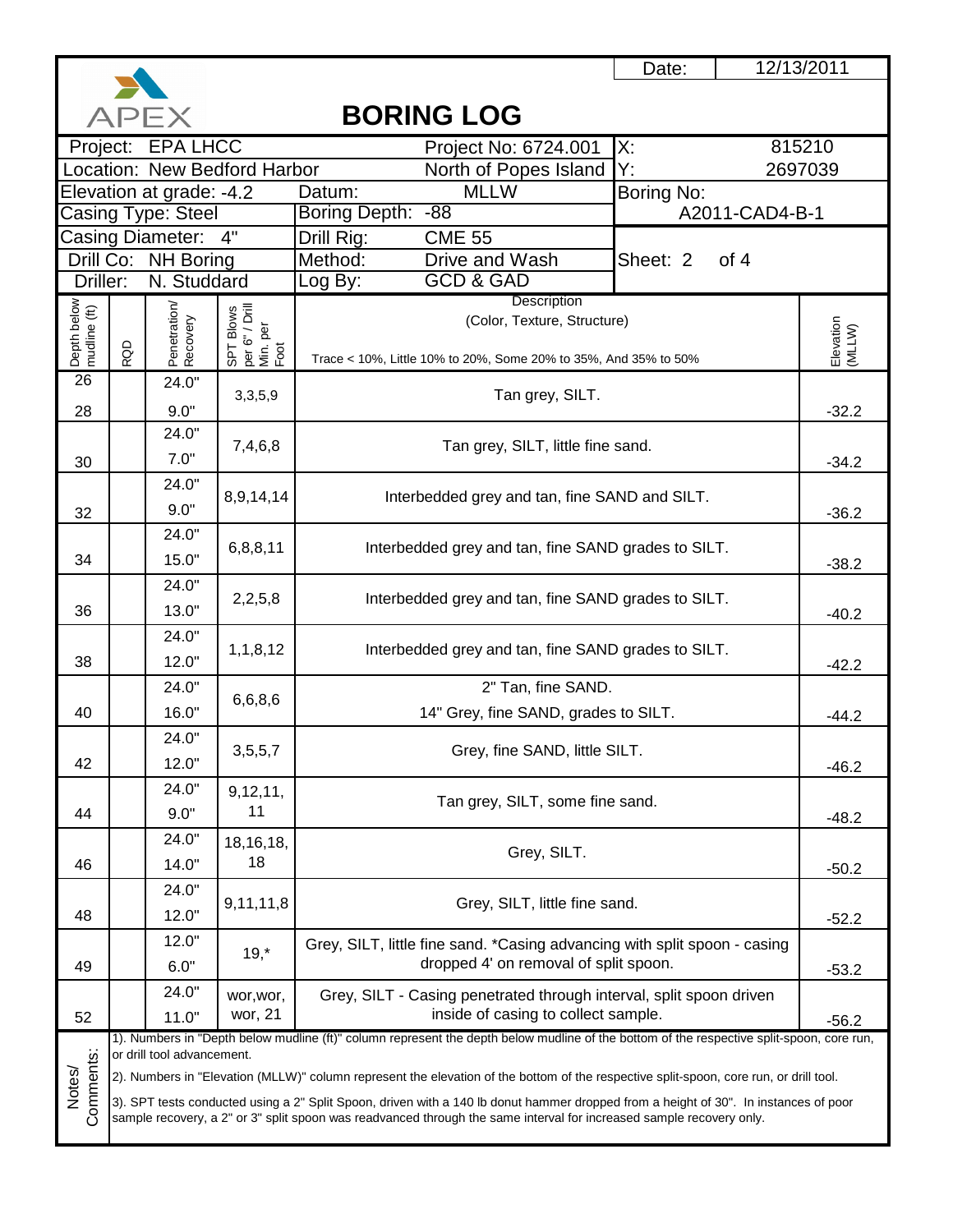

|                             |     | <b>APEX</b>                |                                                                           | <b>BORING LOG</b>                                                                                                                                                                                                                                            |                  |                     |  |  |  |  |
|-----------------------------|-----|----------------------------|---------------------------------------------------------------------------|--------------------------------------------------------------------------------------------------------------------------------------------------------------------------------------------------------------------------------------------------------------|------------------|---------------------|--|--|--|--|
|                             |     | Project: EPA LHCC          |                                                                           | Project No: 6724.001                                                                                                                                                                                                                                         | $\mathsf{X}$ :   | 815210              |  |  |  |  |
|                             |     |                            | Location: New Bedford Harbor                                              | North of Popes Island                                                                                                                                                                                                                                        | Y.               | 2697039             |  |  |  |  |
|                             |     | Elevation at grade: -4.2   |                                                                           | <b>MLLW</b><br>Datum:                                                                                                                                                                                                                                        | Boring No:       |                     |  |  |  |  |
| Casing Type: Steel          |     |                            |                                                                           | $-88$<br>Boring Depth:                                                                                                                                                                                                                                       | A2011-CAD4-B-1   |                     |  |  |  |  |
|                             |     | Casing Diameter:           | 4"                                                                        | Drill Rig:<br><b>CME 55</b>                                                                                                                                                                                                                                  |                  |                     |  |  |  |  |
|                             |     | Drill Co: NH Boring        |                                                                           | Method:<br>Drive and Wash                                                                                                                                                                                                                                    | of 4<br>Sheet: 3 |                     |  |  |  |  |
| Driller:                    |     | N. Studdard                |                                                                           | <b>GCD &amp; GAD</b><br>Log By:                                                                                                                                                                                                                              |                  |                     |  |  |  |  |
|                             |     |                            |                                                                           | Description<br>(Color, Texture, Structure)                                                                                                                                                                                                                   |                  |                     |  |  |  |  |
|                             |     |                            |                                                                           |                                                                                                                                                                                                                                                              |                  |                     |  |  |  |  |
| Depth below<br>mudline (ft) | RQD | Penetration/<br>Recovery   | $\frac{1}{2}$ $\frac{1}{2}$ F Blows<br>per 6" / Drill<br>Min. per<br>Foot | Trace < 10%, Little 10% to 20%, Some 20% to 35%, And 35% to 50%                                                                                                                                                                                              |                  | Elevation<br>(MLLW) |  |  |  |  |
| 52                          |     | 24.0"                      |                                                                           | 7" Grey, fine SAND, little silt.                                                                                                                                                                                                                             |                  |                     |  |  |  |  |
| 54                          |     | 9.0"                       | 8,17,17,10                                                                | 2" Grey fine to coarse SAND, some fine to coarse gravel, little silt.                                                                                                                                                                                        |                  | $-58.2$             |  |  |  |  |
|                             |     | 24.0"                      | 18,22,16,                                                                 |                                                                                                                                                                                                                                                              |                  |                     |  |  |  |  |
| 56                          |     | 2.0"                       | 23                                                                        | Grey, fine to coarse GRAVEL, little silt, little fine to coarse sand - TILL.                                                                                                                                                                                 |                  | $-60.2$             |  |  |  |  |
|                             |     | 24.0"                      | 20,23,16,                                                                 |                                                                                                                                                                                                                                                              |                  |                     |  |  |  |  |
|                             |     | 0.0"                       | 33                                                                        | Coarse GRAVEL plugging nose of spoon - probable TILL.                                                                                                                                                                                                        |                  | $-62.2$             |  |  |  |  |
| 58                          |     |                            |                                                                           |                                                                                                                                                                                                                                                              |                  |                     |  |  |  |  |
|                             |     | 24.0"                      | 28,33,72,<br>33                                                           | Grey, SILT, some fine to coarse sand, some fine to coarse gravel - TILL.                                                                                                                                                                                     | $-64.2$          |                     |  |  |  |  |
| 60                          |     | 13.0"                      |                                                                           |                                                                                                                                                                                                                                                              |                  |                     |  |  |  |  |
|                             |     | 24.0"                      | 20,25,17,                                                                 | Grey, SILT, some fine to coarse sand, some fine to coarse gravel - TILL.                                                                                                                                                                                     |                  |                     |  |  |  |  |
| 62                          |     | 4.0"                       | 44                                                                        |                                                                                                                                                                                                                                                              |                  |                     |  |  |  |  |
|                             |     | 24.0"                      | 8, 13, 18, 2                                                              | Grey, fine to coarse GRAVEL, some fine to coarse sand, some silt -                                                                                                                                                                                           |                  |                     |  |  |  |  |
| 64                          |     | 1.0"                       | 3                                                                         | TILL.                                                                                                                                                                                                                                                        | $-68.2$          |                     |  |  |  |  |
|                             |     | 3.0"                       | 150/3"                                                                    | Coarse GRAVEL. Obstruction encountered - drilled with roller bit through                                                                                                                                                                                     |                  |                     |  |  |  |  |
| 66                          |     | 1.5"                       |                                                                           | 6" cobble.                                                                                                                                                                                                                                                   |                  | $-70.2$             |  |  |  |  |
|                             |     | 24.0"                      | 30,21,33,                                                                 |                                                                                                                                                                                                                                                              |                  |                     |  |  |  |  |
| 68                          |     | 0.0"                       | 46                                                                        | No Recovery                                                                                                                                                                                                                                                  |                  | $-72.2$             |  |  |  |  |
|                             |     | 24.0"                      | 46,26,33,                                                                 |                                                                                                                                                                                                                                                              |                  |                     |  |  |  |  |
| 70                          |     | 3.0"                       | 38                                                                        | Grey, fine to coarse SAND, some silt, some fine to coarse gravel - TILL.                                                                                                                                                                                     |                  | $-74.2$             |  |  |  |  |
|                             |     | 24.0"                      |                                                                           |                                                                                                                                                                                                                                                              |                  |                     |  |  |  |  |
| 72                          |     | 0.0"                       | 33,26,27,<br>42                                                           | No Recovery                                                                                                                                                                                                                                                  |                  |                     |  |  |  |  |
|                             |     |                            |                                                                           |                                                                                                                                                                                                                                                              |                  | $-76.2$             |  |  |  |  |
|                             |     | 5.0"                       | 150/5"                                                                    | Grey, fine to coarse SAND, some silt, some fine to coarse gravel - TILL.                                                                                                                                                                                     |                  |                     |  |  |  |  |
| 72.4                        |     | 0.0"                       |                                                                           |                                                                                                                                                                                                                                                              |                  | $-76.6$             |  |  |  |  |
|                             |     |                            |                                                                           | Obstruction Encountered - 76.6' MLLW. Advanced roller bit to 78.0'                                                                                                                                                                                           |                  |                     |  |  |  |  |
| 73.8                        |     |                            |                                                                           | MLLW and began coring.                                                                                                                                                                                                                                       |                  | $-78.0$             |  |  |  |  |
|                             | 85% | 5'                         | $5 - 4 - 5 - 4 - 8$                                                       | Rock Core #1 -78.0 to -83.0 MLLW Grey, moderately fractured,                                                                                                                                                                                                 |                  |                     |  |  |  |  |
| 78.8                        |     | 3.7'                       |                                                                           | GRANITE, slight gneissic banding. Pink granitic PEGMATITE 1.9'-2.3'.                                                                                                                                                                                         |                  | $-83.0$             |  |  |  |  |
|                             |     |                            |                                                                           | 1). Numbers in "Depth below mudline (ft)" column represent the depth below mudline of the bottom of the respective split-spoon, core run,                                                                                                                    |                  |                     |  |  |  |  |
|                             |     | or drill tool advancement. |                                                                           | 2). Numbers in "Elevation (MLLW)" column represent the elevation of the bottom of the respective split-spoon, core run, or drill tool.                                                                                                                       |                  |                     |  |  |  |  |
| Comments:<br>Notes/         |     |                            |                                                                           |                                                                                                                                                                                                                                                              |                  |                     |  |  |  |  |
|                             |     |                            |                                                                           | 3). SPT tests conducted using a 2" Split Spoon, driven with a 140 lb donut hammer dropped from a height of 30". In instances of poor<br>sample recovery, a 2" or 3" split spoon was readvanced through the same interval for increased sample recovery only. |                  |                     |  |  |  |  |
|                             |     |                            |                                                                           |                                                                                                                                                                                                                                                              |                  |                     |  |  |  |  |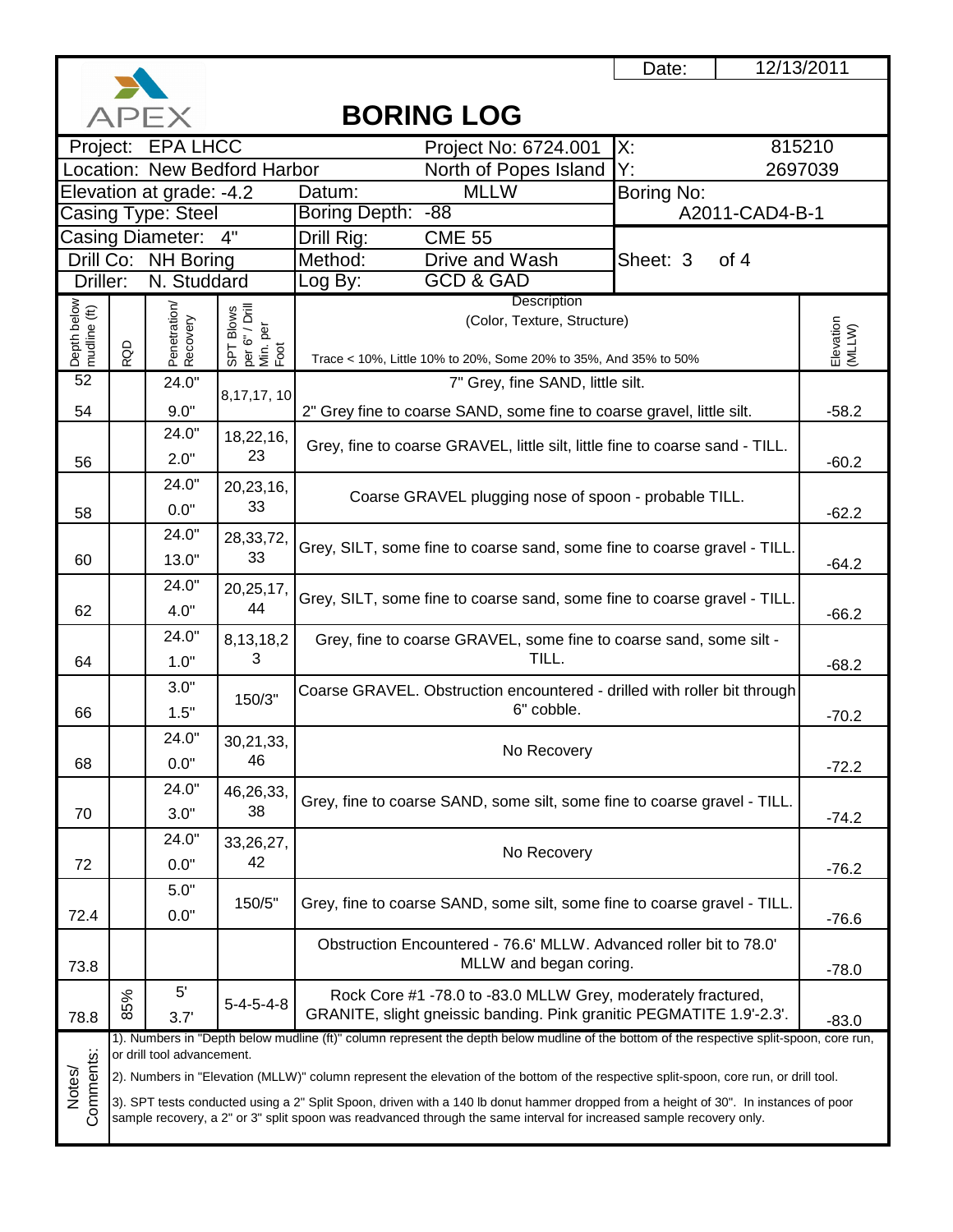

| 815210<br>Project: EPA LHCC<br>X:<br>Project No: 6724.001<br>Location: New Bedford Harbor<br>2697039<br>North of Popes Island<br>Y.<br>Elevation at grade: -4.2<br><b>MLLW</b><br>Boring No:<br>Datum:<br>Boring Depth: -88<br>Casing Type: Steel<br>A2011-CAD4-B-1<br><b>Casing Diameter:</b><br>4"<br>Drill Rig:<br><b>CME 55</b><br>Drill Co: NH Boring<br>Method:<br>Drive and Wash<br>Sheet: 4<br>of 4<br><b>GCD &amp; GAD</b><br>Driller:<br>N. Studdard<br>Log By:<br>Description<br>Depth below<br>mudline (ft)<br>Penetration/<br>Recovery<br>SPT Blows<br>per 6" / Drill<br>Min. per<br>Foot<br>(Color, Texture, Structure)<br>Elevation<br>(MLLW) |
|--------------------------------------------------------------------------------------------------------------------------------------------------------------------------------------------------------------------------------------------------------------------------------------------------------------------------------------------------------------------------------------------------------------------------------------------------------------------------------------------------------------------------------------------------------------------------------------------------------------------------------------------------------------|
|                                                                                                                                                                                                                                                                                                                                                                                                                                                                                                                                                                                                                                                              |
|                                                                                                                                                                                                                                                                                                                                                                                                                                                                                                                                                                                                                                                              |
|                                                                                                                                                                                                                                                                                                                                                                                                                                                                                                                                                                                                                                                              |
|                                                                                                                                                                                                                                                                                                                                                                                                                                                                                                                                                                                                                                                              |
|                                                                                                                                                                                                                                                                                                                                                                                                                                                                                                                                                                                                                                                              |
|                                                                                                                                                                                                                                                                                                                                                                                                                                                                                                                                                                                                                                                              |
|                                                                                                                                                                                                                                                                                                                                                                                                                                                                                                                                                                                                                                                              |
|                                                                                                                                                                                                                                                                                                                                                                                                                                                                                                                                                                                                                                                              |
|                                                                                                                                                                                                                                                                                                                                                                                                                                                                                                                                                                                                                                                              |
| RQD<br>Trace < 10%, Little 10% to 20%, Some 20% to 35%, And 35% to 50%                                                                                                                                                                                                                                                                                                                                                                                                                                                                                                                                                                                       |
| 4.3'<br>Rock Core #2 -83.0 to -87.3 MLLW Grey, intensely fractured, GRANITE. Drill                                                                                                                                                                                                                                                                                                                                                                                                                                                                                                                                                                           |
| 0%<br>Rig stalling during core run - no drill times recorded.<br>83.1<br>0.6'<br>$-87.3$                                                                                                                                                                                                                                                                                                                                                                                                                                                                                                                                                                     |
| 0.7'<br>Rock Core #3 -87.3 to -88.0 MLLW Grey, intensely to moderately fractured,                                                                                                                                                                                                                                                                                                                                                                                                                                                                                                                                                                            |
| 77%<br>GRANITE. Drill Rig stalling during core run - no drill times recorded.<br>5.1'<br>83.8<br>$-88.0$                                                                                                                                                                                                                                                                                                                                                                                                                                                                                                                                                     |
|                                                                                                                                                                                                                                                                                                                                                                                                                                                                                                                                                                                                                                                              |
|                                                                                                                                                                                                                                                                                                                                                                                                                                                                                                                                                                                                                                                              |
|                                                                                                                                                                                                                                                                                                                                                                                                                                                                                                                                                                                                                                                              |
|                                                                                                                                                                                                                                                                                                                                                                                                                                                                                                                                                                                                                                                              |
|                                                                                                                                                                                                                                                                                                                                                                                                                                                                                                                                                                                                                                                              |
|                                                                                                                                                                                                                                                                                                                                                                                                                                                                                                                                                                                                                                                              |
|                                                                                                                                                                                                                                                                                                                                                                                                                                                                                                                                                                                                                                                              |
|                                                                                                                                                                                                                                                                                                                                                                                                                                                                                                                                                                                                                                                              |
|                                                                                                                                                                                                                                                                                                                                                                                                                                                                                                                                                                                                                                                              |
|                                                                                                                                                                                                                                                                                                                                                                                                                                                                                                                                                                                                                                                              |
|                                                                                                                                                                                                                                                                                                                                                                                                                                                                                                                                                                                                                                                              |
|                                                                                                                                                                                                                                                                                                                                                                                                                                                                                                                                                                                                                                                              |
|                                                                                                                                                                                                                                                                                                                                                                                                                                                                                                                                                                                                                                                              |
|                                                                                                                                                                                                                                                                                                                                                                                                                                                                                                                                                                                                                                                              |
|                                                                                                                                                                                                                                                                                                                                                                                                                                                                                                                                                                                                                                                              |
|                                                                                                                                                                                                                                                                                                                                                                                                                                                                                                                                                                                                                                                              |
|                                                                                                                                                                                                                                                                                                                                                                                                                                                                                                                                                                                                                                                              |
|                                                                                                                                                                                                                                                                                                                                                                                                                                                                                                                                                                                                                                                              |
|                                                                                                                                                                                                                                                                                                                                                                                                                                                                                                                                                                                                                                                              |
|                                                                                                                                                                                                                                                                                                                                                                                                                                                                                                                                                                                                                                                              |
|                                                                                                                                                                                                                                                                                                                                                                                                                                                                                                                                                                                                                                                              |
|                                                                                                                                                                                                                                                                                                                                                                                                                                                                                                                                                                                                                                                              |
|                                                                                                                                                                                                                                                                                                                                                                                                                                                                                                                                                                                                                                                              |
| 1). Numbers in "Depth below mudline (ft)" column represent the depth below mudline of the bottom of the respective split-spoon, core run,                                                                                                                                                                                                                                                                                                                                                                                                                                                                                                                    |
| or drill tool advancement.                                                                                                                                                                                                                                                                                                                                                                                                                                                                                                                                                                                                                                   |
| Notes/<br>2). Numbers in "Elevation (MLLW)" column represent the elevation of the bottom of the respective split-spoon, core run, or drill tool.                                                                                                                                                                                                                                                                                                                                                                                                                                                                                                             |
| Comments:<br>3). SPT tests conducted using a 2" Split Spoon, driven with a 140 lb donut hammer dropped from a height of 30". In instances of poor<br>sample recovery, a 2" or 3" split spoon was readvanced through the same interval for increased sample recovery only.                                                                                                                                                                                                                                                                                                                                                                                    |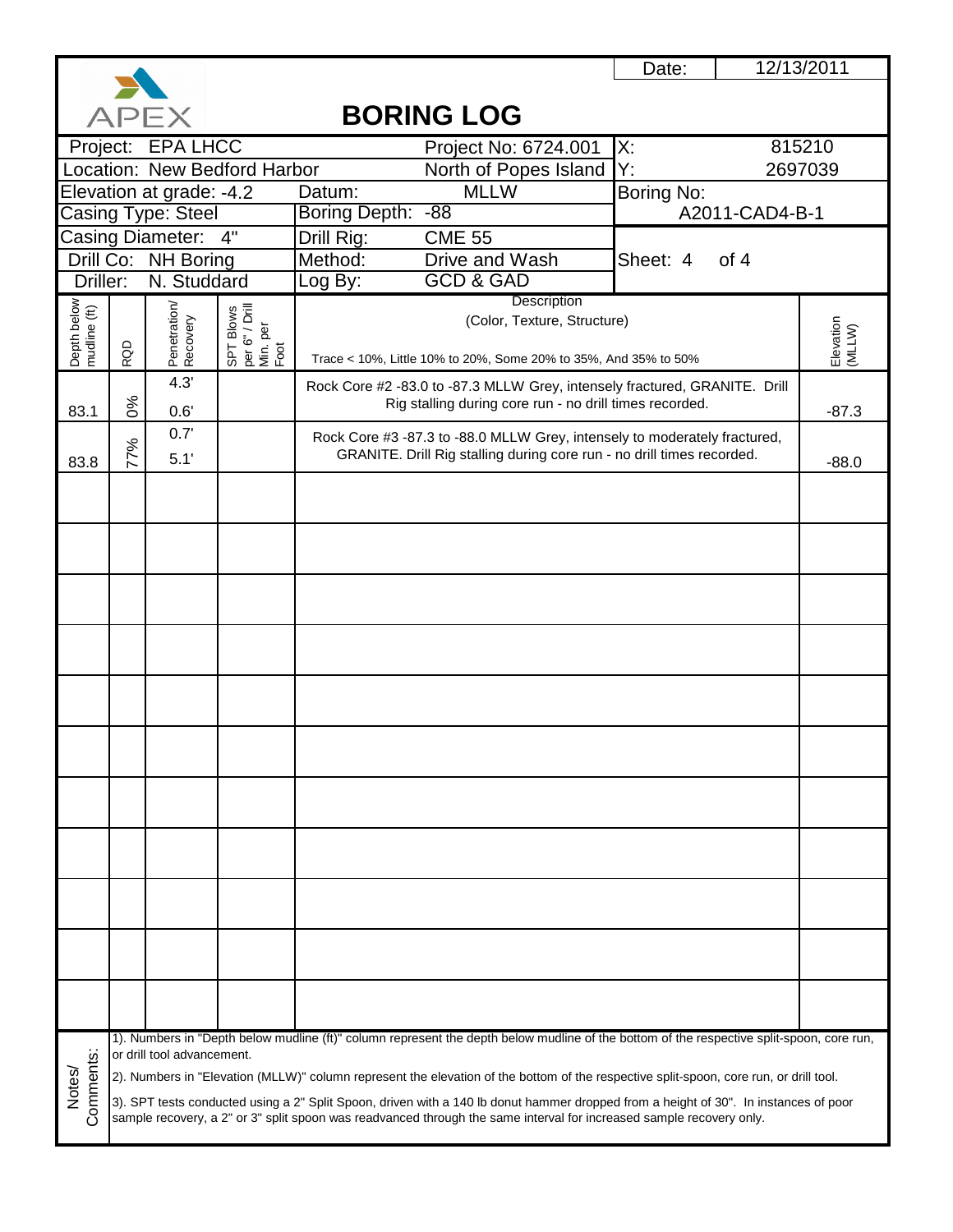

12/19/2011

**APFX BORING LOG** Project No: 6724.001 X: 815567 Project: EPA LHCC North of Popes Island Y:<br>MLLW Bo 2697300 Location: New Bedford Harbor Elevation at grade: -3.7 Datum: Boring No: Casing Type: Steel Boring Depth: -82.7<br>Drill Rig: CME 55 A-2011-CAD4-B-2 Casing Diameter: Drill Rig: Method: Drive and Wash **Sheet: 1** of 3 <u>Drill Co: NH Boring</u> Driller: N. Studdard | Log By: CAS **Description** Depth below<br>mudline (ft)<br>RQD Penetration/<br>Recovery Penetration/ per 6" / Drill SPT Blows (Color, Texture, Structure) Elevation<br>(MLLW) Elevation Min. per Foot Trace < 10%, Little 10% to 20%, Some 20% to 35%, And 35% to 50%  $\overline{0}$ 24.0" 1, 1, 2, 2 Black, organic SILT, some fine sand, little silt, trace shell hash. 2 12.0" -3.7 24.0" 1, 1, 1, 2 Gray brown, fine SAND, trace silt. 9.0" 4 -7.7 24.0" 1, 2, 4, 5 Brown, fine SAND, trace shell hash. 10.5" 6 -9.7 24.0" 3, 7, 11, Brown, fine to medium SAND. 9.5" 17 8 -11.7 24.0" 4, 4, 8, 8 Brown, fine to medium SAND. 10.0" 10 -13.7 24.0" 2, 5, 11, Brown, fine to coarse SAND, trace silt. 9.0" 12 12 -15.7 21.0" 12, 23,  $2.0^{\circ}$   $30, 130.3$  Brown, fine to coarse SAND, trace silt. 30, 130-3 14-17.7 24.0" 39, 45, Light brown, fine to coarse SAND. 39, 29 17.0" 16 -19.7 24.0" 23, 12, Light brown, fine to coarse SAND. 19, 16 10.0" 18 -21.7 24.0" 11, 9, 11, Light brown, fine to coarse SAND. 17 5.5" 20 -23.7 24.0" 12, 20, Light brown, fine to coarse SAND. 37, 17 11.0" 22 -25.7 24.0" 15, 12, 10, 12, Light brown, fine to coarse SAND. 8.0" 24 -27.7 24.0" 1, 3, 6, 7 Light brown, fine to coarse SAND. 5.0" 26 -29.7 1). Numbers in "Depth below mudline (ft)" column represent the depth below mudline of the bottom of the respective split-spoon, core run, Comments: or drill tool advancement. Comments: Notes/ 2). Numbers in "Elevation (MLLW)" column represent the elevation of the bottom of the respective split-spoon, core run, or drill tool. 3). SPT tests conducted using a 2" Split Spoon, driven with a 140 lb donut hammer dropped from a height of 30". In instances of poor sample recovery, a 2" or 3" split spoon was readvanced through the same interval for increased sample recovery only.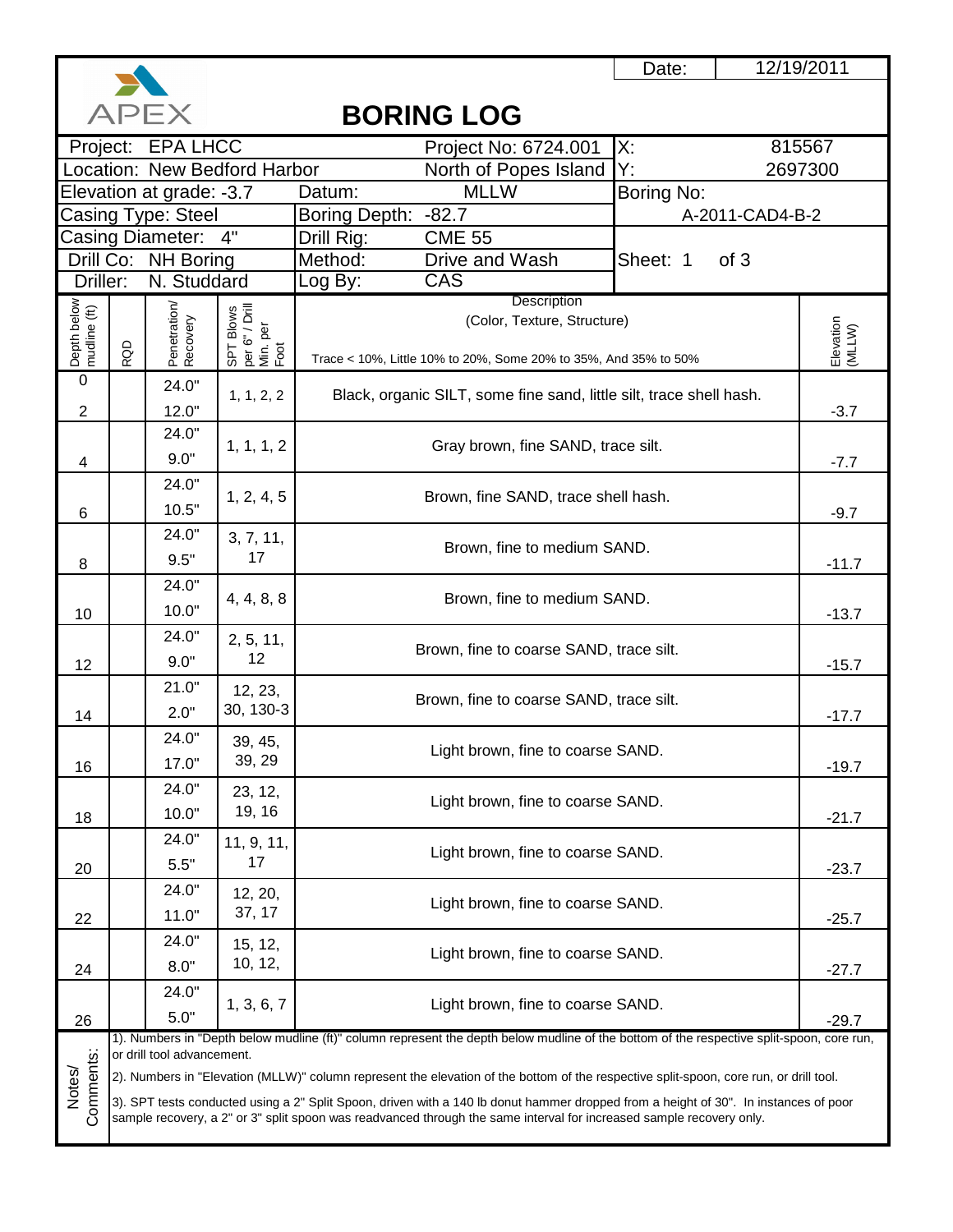

# 12/19/2011

# **BORING LOG**

| ハーヒヘ<br>DUNINU LUU          |                                                                                                                      |                            |                                                 |                                                                                                                                           |                  |                     |  |  |
|-----------------------------|----------------------------------------------------------------------------------------------------------------------|----------------------------|-------------------------------------------------|-------------------------------------------------------------------------------------------------------------------------------------------|------------------|---------------------|--|--|
|                             |                                                                                                                      | Project: EPA LHCC          |                                                 | Project No: 6724.001                                                                                                                      | X:               | 815567              |  |  |
|                             |                                                                                                                      |                            | Location: New Bedford Harbor                    | North of Popes Island                                                                                                                     | Y:               | 2697300             |  |  |
|                             |                                                                                                                      | Elevation at grade: -3.7   |                                                 | <b>MLLW</b><br>Datum:                                                                                                                     | Boring No:       |                     |  |  |
|                             |                                                                                                                      | Casing Type: Steel         |                                                 | <b>Boring Depth:</b><br>$-82.7$                                                                                                           | A-2011-CAD4-B-2  |                     |  |  |
| Casing Diameter: 4"         |                                                                                                                      |                            |                                                 | Drill Rig:<br><b>CME 55</b>                                                                                                               |                  |                     |  |  |
|                             |                                                                                                                      | Drill Co: NH Boring        |                                                 | Method:<br>Drive and Wash                                                                                                                 | Sheet: 2<br>of 3 |                     |  |  |
| Driller:                    |                                                                                                                      | N. Studdard                |                                                 | CAS<br>Log By:                                                                                                                            |                  |                     |  |  |
| Depth below<br>mudline (ft) |                                                                                                                      | Penetration/<br>Recovery   | Description                                     |                                                                                                                                           |                  |                     |  |  |
|                             |                                                                                                                      |                            |                                                 | (Color, Texture, Structure)                                                                                                               |                  |                     |  |  |
|                             | RQD                                                                                                                  |                            | SPT Blows<br>per 6" / Drill<br>Min. per<br>Foot | Trace < 10%, Little 10% to 20%, Some 20% to 35%, And 35% to 50%                                                                           |                  | Elevation<br>(MLLW) |  |  |
| 26                          |                                                                                                                      | 24.0"                      |                                                 |                                                                                                                                           |                  |                     |  |  |
| 28                          |                                                                                                                      | 12.0"                      | 5, 6, 5, 5                                      | Light brown, very fine to coarse SAND.                                                                                                    |                  | $-29.7$             |  |  |
|                             |                                                                                                                      | 24.0"                      |                                                 |                                                                                                                                           |                  |                     |  |  |
| 30                          |                                                                                                                      | 13.0"                      | 1, 2, 4, 3                                      | Light brown, very fine to coarse SAND.                                                                                                    |                  | $-33.7$             |  |  |
|                             |                                                                                                                      | 24.0"                      |                                                 |                                                                                                                                           |                  |                     |  |  |
|                             |                                                                                                                      | 13.0"                      | 5, 14, 15,<br>13                                | Light brown reddish, fine to coarse SAND.                                                                                                 |                  |                     |  |  |
| 32                          |                                                                                                                      | 24.0"                      |                                                 |                                                                                                                                           |                  | $-35.7$             |  |  |
|                             |                                                                                                                      |                            | 16, 18,<br>11, 13                               | Light brown reddish fine to coarse SAND, some fine gravel.                                                                                |                  |                     |  |  |
| 34                          |                                                                                                                      | 4.0"                       |                                                 |                                                                                                                                           | $-37.7$          |                     |  |  |
|                             |                                                                                                                      | 24.0"                      | 18, 15,                                         | Brown red, fine to coarse SAND and fine to coarse GRAVEL.                                                                                 |                  |                     |  |  |
| 36                          |                                                                                                                      | 8.0"                       | 27, 40                                          | $-39.7$                                                                                                                                   |                  |                     |  |  |
|                             |                                                                                                                      | 24.0"                      | 50, 15,                                         | Dark brown, fine to coarse SAND, some medium gravel.                                                                                      |                  |                     |  |  |
| 38                          |                                                                                                                      | 8.0"                       | 26, 21                                          |                                                                                                                                           | $-41.7$          |                     |  |  |
|                             |                                                                                                                      | 24.0"                      | 90, 16,                                         | Dark brown, fine to coarse SAND, trace coarse gravel.                                                                                     |                  |                     |  |  |
| 40                          |                                                                                                                      | 7.5"                       | 10, 17                                          |                                                                                                                                           |                  | $-43.7$             |  |  |
|                             |                                                                                                                      | 24.0"                      | 20, 24,                                         |                                                                                                                                           |                  |                     |  |  |
| 42                          |                                                                                                                      | 7.0"                       | 15, 29                                          | Light brown, fine to coarse SAND, trace gravel.                                                                                           |                  | $-45.7$             |  |  |
|                             |                                                                                                                      | 20.0"                      | 32, 31,                                         |                                                                                                                                           |                  |                     |  |  |
| 44                          |                                                                                                                      | 8.5"                       | 47, 100-4                                       | Gray, fine to coarse SAND, some gravel.                                                                                                   |                  | -47.7               |  |  |
|                             |                                                                                                                      | 3.0"                       |                                                 |                                                                                                                                           |                  |                     |  |  |
|                             |                                                                                                                      | 0.0"                       | $120-3$                                         | Obstruction encountered, no recovery.                                                                                                     |                  |                     |  |  |
| 44.25                       |                                                                                                                      | 0.0"                       |                                                 |                                                                                                                                           |                  | $-48.0$             |  |  |
|                             |                                                                                                                      |                            | 100-0"                                          | Advanced with roller bit through coarse gravel to -51.7' MLLW.                                                                            |                  |                     |  |  |
| 48                          |                                                                                                                      | 0.0"                       |                                                 |                                                                                                                                           |                  | $-51.7$             |  |  |
|                             |                                                                                                                      | 0.0"                       | 100-0"                                          | Advanced with roller bit through coarse gravel to 53.7' MLLW.                                                                             |                  |                     |  |  |
| 50                          |                                                                                                                      | 0.0"                       |                                                 |                                                                                                                                           |                  | $-53.7$             |  |  |
|                             |                                                                                                                      | 11.0"                      | 50,120-5                                        | Obstruction encountered at 54.8' MLLW, no recovery, roller bit to -55.7'                                                                  |                  |                     |  |  |
| 51.1                        |                                                                                                                      | 0.0"                       |                                                 | MLLW.                                                                                                                                     |                  | $-54.8$             |  |  |
|                             |                                                                                                                      | or drill tool advancement. |                                                 | 1). Numbers in "Depth below mudline (ft)" column represent the depth below mudline of the bottom of the respective split-spoon, core run, |                  |                     |  |  |
| Comments:                   |                                                                                                                      |                            |                                                 | 2). Numbers in "Elevation (MLLW)" column represent the elevation of the bottom of the respective split-spoon, core run, or drill tool.    |                  |                     |  |  |
| Notes/                      |                                                                                                                      |                            |                                                 | 3). SPT tests conducted using a 2" Split Spoon, driven with a 140 lb donut hammer dropped from a height of 30". In instances of poor      |                  |                     |  |  |
|                             |                                                                                                                      |                            |                                                 |                                                                                                                                           |                  |                     |  |  |
|                             | sample recovery, a 2" or 3" split spoon was readvanced through the same interval for increased sample recovery only. |                            |                                                 |                                                                                                                                           |                  |                     |  |  |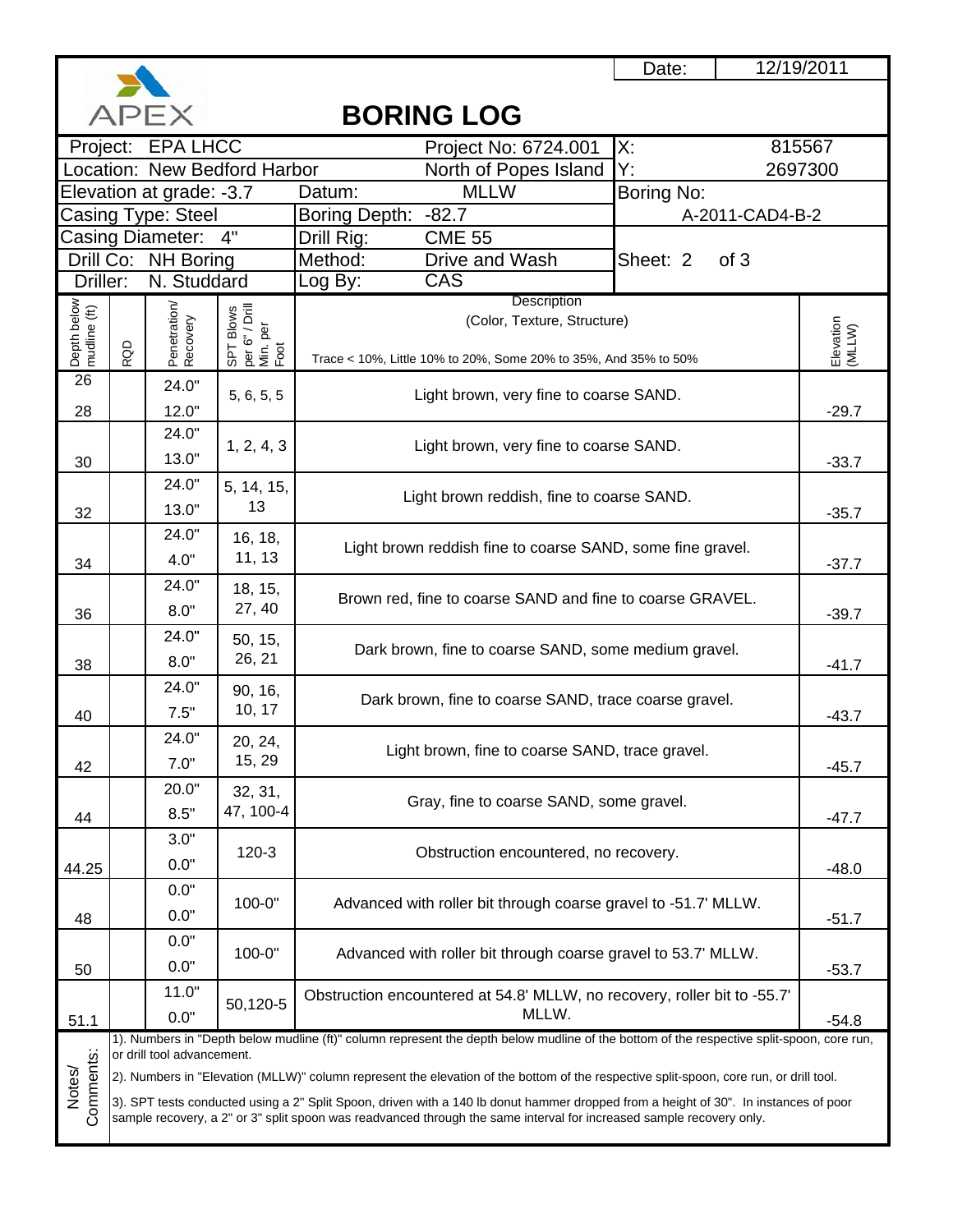

# **BORING LOG**

| ハーヒヘ<br>DUNINU LUU          |     |                            |                                                 |                                                                                                                                                                                                                                                              |                                     |                     |  |  |
|-----------------------------|-----|----------------------------|-------------------------------------------------|--------------------------------------------------------------------------------------------------------------------------------------------------------------------------------------------------------------------------------------------------------------|-------------------------------------|---------------------|--|--|
|                             |     | Project: EPA LHCC          |                                                 | Project No: 6724.001                                                                                                                                                                                                                                         | 815567<br>X:                        |                     |  |  |
|                             |     |                            | Location: New Bedford Harbor                    | North of Popes Island                                                                                                                                                                                                                                        | Y.                                  | 2697300             |  |  |
|                             |     | Elevation at grade: -3.7   |                                                 | <b>MLLW</b><br>Datum:                                                                                                                                                                                                                                        | Boring No:                          |                     |  |  |
| Casing Type: Steel          |     |                            |                                                 | <b>Boring Depth:</b><br>$-82.7$                                                                                                                                                                                                                              | A-2011-CAD4-B-2                     |                     |  |  |
|                             |     | Casing Diameter:           | 4"                                              | <b>CME 55</b><br>Drill Rig:                                                                                                                                                                                                                                  |                                     |                     |  |  |
|                             |     | Drill Co: NH Boring        |                                                 | Method:<br>Drive and Wash                                                                                                                                                                                                                                    | Sheet: 3<br>of 3                    |                     |  |  |
| Driller:                    |     | N. Studdard                |                                                 | CAS<br>Log By:                                                                                                                                                                                                                                               |                                     |                     |  |  |
|                             |     |                            |                                                 | Description<br>(Color, Texture, Structure)                                                                                                                                                                                                                   |                                     |                     |  |  |
|                             |     |                            |                                                 |                                                                                                                                                                                                                                                              |                                     |                     |  |  |
| Depth below<br>mudline (ft) | RQD | Penetration/<br>Recovery   | SPT Blows<br>per 6" / Drill<br>Min. per<br>Foot | Trace < 10%, Little 10% to 20%, Some 20% to 35%, And 35% to 50%                                                                                                                                                                                              |                                     | Elevation<br>(MLLW) |  |  |
| 52                          |     | 12"                        |                                                 | Gray/black, fine to coarse SAND, some gravel. Obstruction encountered                                                                                                                                                                                        |                                     |                     |  |  |
| 53                          |     | 4.5"                       | 73, 100-6"                                      | at -56.7' MLLW, advanced with roller bit to -57.7' MLLW.                                                                                                                                                                                                     |                                     | $-56.7$             |  |  |
|                             |     | 9.0"                       |                                                 |                                                                                                                                                                                                                                                              |                                     |                     |  |  |
|                             |     | 8.0"                       | 15, 120-3"                                      | Light gray, fine to coarse SAND and GRAVEL.                                                                                                                                                                                                                  |                                     |                     |  |  |
| 54.75                       |     | 2.0"                       |                                                 |                                                                                                                                                                                                                                                              |                                     | $-58.5$             |  |  |
|                             |     |                            | 120-2"                                          | Obstruction Encountered: 59.9' MLLW.                                                                                                                                                                                                                         |                                     |                     |  |  |
| 56.2                        |     | 0.0"                       |                                                 |                                                                                                                                                                                                                                                              |                                     | $-59.9$             |  |  |
|                             |     |                            |                                                 | Advanced roller bit through cobbles and boulders to -62.7' MLLW and                                                                                                                                                                                          |                                     |                     |  |  |
| 59                          |     |                            |                                                 | began core run.                                                                                                                                                                                                                                              |                                     | $-62.7$             |  |  |
|                             |     | $5^{\prime}$               | $8 - 8 - 8 - 8$                                 |                                                                                                                                                                                                                                                              | Rock Core #1: -62.7' to -67.7' MLLW |                     |  |  |
| 64                          |     | 4.8'                       |                                                 | Grey, moderately fractured, Granitic GNEISS.                                                                                                                                                                                                                 | $-67.7$                             |                     |  |  |
|                             |     | $5^{\prime}$               | $9 - 9 - 9 - 9 - 9$                             | Rock Core #2: -67.7 to -72.7' MLLW                                                                                                                                                                                                                           |                                     |                     |  |  |
| 69                          |     | 5'                         |                                                 | Grey, moderately fractured, Granitic GNEISS.                                                                                                                                                                                                                 | $-72.7$                             |                     |  |  |
|                             |     |                            |                                                 |                                                                                                                                                                                                                                                              |                                     |                     |  |  |
|                             |     |                            |                                                 |                                                                                                                                                                                                                                                              |                                     |                     |  |  |
|                             |     |                            |                                                 |                                                                                                                                                                                                                                                              |                                     |                     |  |  |
|                             |     |                            |                                                 |                                                                                                                                                                                                                                                              |                                     |                     |  |  |
|                             |     |                            |                                                 |                                                                                                                                                                                                                                                              |                                     |                     |  |  |
|                             |     |                            |                                                 |                                                                                                                                                                                                                                                              |                                     |                     |  |  |
|                             |     |                            |                                                 |                                                                                                                                                                                                                                                              |                                     |                     |  |  |
|                             |     |                            |                                                 |                                                                                                                                                                                                                                                              |                                     |                     |  |  |
|                             |     |                            |                                                 |                                                                                                                                                                                                                                                              |                                     |                     |  |  |
|                             |     |                            |                                                 |                                                                                                                                                                                                                                                              |                                     |                     |  |  |
|                             |     |                            |                                                 |                                                                                                                                                                                                                                                              |                                     |                     |  |  |
|                             |     |                            |                                                 |                                                                                                                                                                                                                                                              |                                     |                     |  |  |
|                             |     |                            |                                                 |                                                                                                                                                                                                                                                              |                                     |                     |  |  |
|                             |     |                            |                                                 |                                                                                                                                                                                                                                                              |                                     |                     |  |  |
|                             |     |                            |                                                 |                                                                                                                                                                                                                                                              |                                     |                     |  |  |
|                             |     |                            |                                                 | 1). Numbers in "Depth below mudline (ft)" column represent the depth below mudline of the bottom of the respective split-spoon, core run,                                                                                                                    |                                     |                     |  |  |
| Comments:                   |     | or drill tool advancement. |                                                 |                                                                                                                                                                                                                                                              |                                     |                     |  |  |
| Notes/                      |     |                            |                                                 | 2). Numbers in "Elevation (MLLW)" column represent the elevation of the bottom of the respective split-spoon, core run, or drill tool.                                                                                                                       |                                     |                     |  |  |
|                             |     |                            |                                                 | 3). SPT tests conducted using a 2" Split Spoon, driven with a 140 lb donut hammer dropped from a height of 30". In instances of poor<br>sample recovery, a 2" or 3" split spoon was readvanced through the same interval for increased sample recovery only. |                                     |                     |  |  |
|                             |     |                            |                                                 |                                                                                                                                                                                                                                                              |                                     |                     |  |  |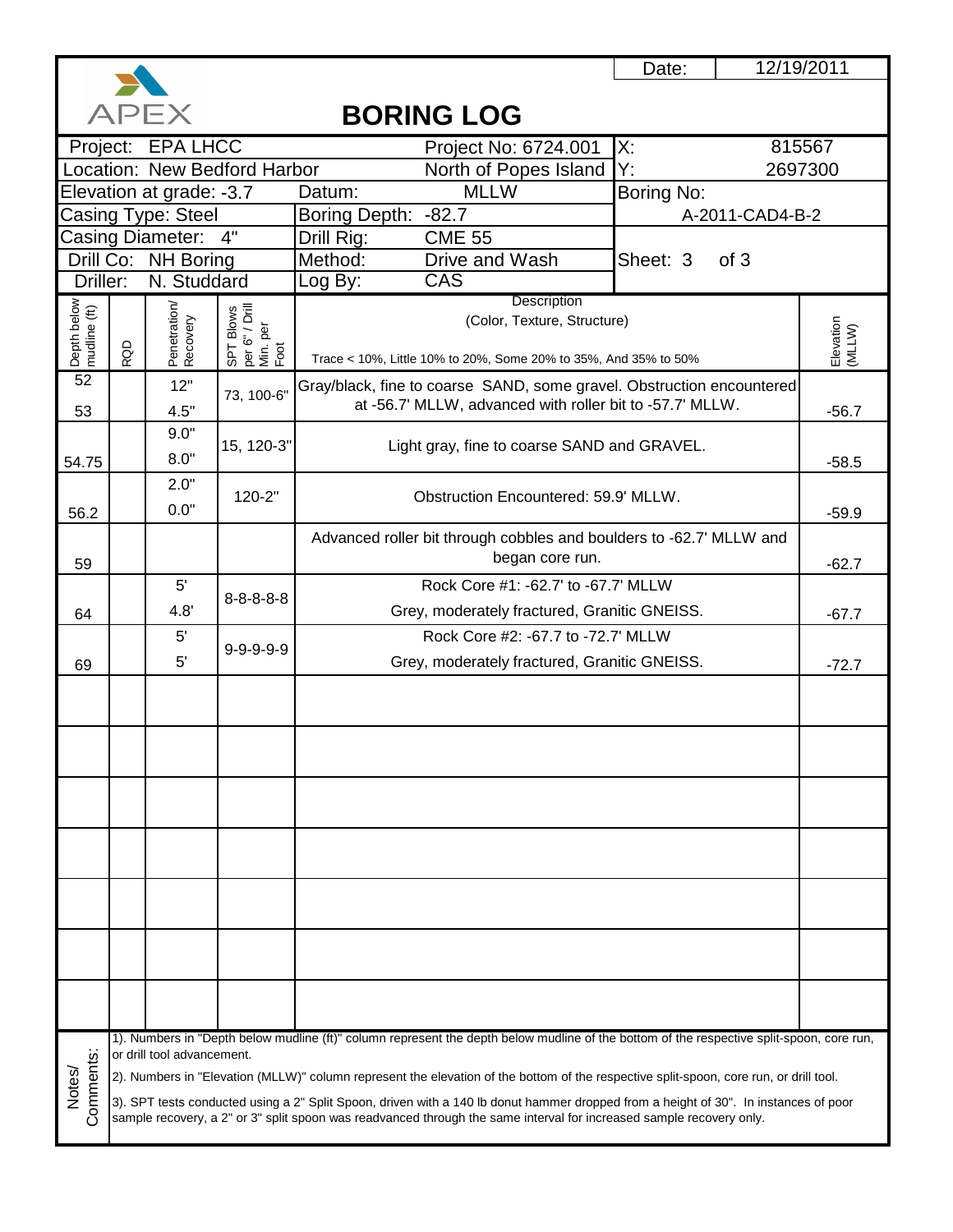

12/23/2011

|                                                                                                                      | APEX<br><b>BORING LOG</b> |                                                                                                                                                                                                                                                                                                                                                                                                   |                                  |                                                                                                                                           |                |                     |  |  |  |  |
|----------------------------------------------------------------------------------------------------------------------|---------------------------|---------------------------------------------------------------------------------------------------------------------------------------------------------------------------------------------------------------------------------------------------------------------------------------------------------------------------------------------------------------------------------------------------|----------------------------------|-------------------------------------------------------------------------------------------------------------------------------------------|----------------|---------------------|--|--|--|--|
|                                                                                                                      |                           | Project: EPA LHCC                                                                                                                                                                                                                                                                                                                                                                                 |                                  | Project No: 6724.001                                                                                                                      | X.             | 815854              |  |  |  |  |
|                                                                                                                      |                           |                                                                                                                                                                                                                                                                                                                                                                                                   | Location: New Bedford Harbor     | North of Popes Island                                                                                                                     | Y.             | 2696087             |  |  |  |  |
|                                                                                                                      |                           | Elevation at grade: -6.7                                                                                                                                                                                                                                                                                                                                                                          |                                  | <b>MLLW</b><br>Datum:                                                                                                                     | Boring No:     |                     |  |  |  |  |
| Casing Type: Steel                                                                                                   |                           |                                                                                                                                                                                                                                                                                                                                                                                                   |                                  | $-94.3$<br>Boring Depth:                                                                                                                  | A2011-CAD4-B-3 |                     |  |  |  |  |
|                                                                                                                      |                           | <b>Casing Diameter:</b>                                                                                                                                                                                                                                                                                                                                                                           | $-4"$                            | <b>CME 55</b><br>Drill Rig:                                                                                                               |                |                     |  |  |  |  |
|                                                                                                                      |                           | Drill Co: NH Boring                                                                                                                                                                                                                                                                                                                                                                               |                                  | Method:<br>Drive and Wash                                                                                                                 | Sheet: 1 of 4  |                     |  |  |  |  |
| Driller:                                                                                                             |                           | N. Studdard                                                                                                                                                                                                                                                                                                                                                                                       |                                  | <b>GCD &amp; GAD</b><br>Log By:<br>Description                                                                                            |                |                     |  |  |  |  |
| Depth below<br>mudline (ft)                                                                                          |                           | Penetration/<br>Recovery<br>$\begin{bmatrix} 1 & -1 & 0 \\ 0 & 0 & 1 \\ 0 & 0 & 0 \\ 0 & 0 & 0 \\ 0 & 0 & 0 \\ 0 & 0 & 0 \\ 0 & 0 & 0 \\ 0 & 0 & 0 \\ 0 & 0 & 0 \\ 0 & 0 & 0 \\ 0 & 0 & 0 \\ 0 & 0 & 0 \\ 0 & 0 & 0 \\ 0 & 0 & 0 \\ 0 & 0 & 0 \\ 0 & 0 & 0 \\ 0 & 0 & 0 \\ 0 & 0 & 0 \\ 0 & 0 & 0 \\ 0 & 0 & 0 \\ 0 & 0 & 0 \\ 0 & 0 & 0 & 0 \\ 0 & 0 & 0 & 0 \\ $<br>(Color, Texture, Structure) |                                  |                                                                                                                                           |                |                     |  |  |  |  |
|                                                                                                                      |                           |                                                                                                                                                                                                                                                                                                                                                                                                   |                                  |                                                                                                                                           |                | Elevation<br>(MLLW) |  |  |  |  |
|                                                                                                                      | RQD                       |                                                                                                                                                                                                                                                                                                                                                                                                   |                                  | Trace < 10%, Little 10% to 20%, Some 20% to 35%, And 35% to 50%                                                                           |                |                     |  |  |  |  |
| $\boldsymbol{0}$                                                                                                     |                           | 24.0"                                                                                                                                                                                                                                                                                                                                                                                             | <b>WOR/24"</b>                   | Black, organic SILT.                                                                                                                      |                |                     |  |  |  |  |
| 2                                                                                                                    |                           | 7.0"                                                                                                                                                                                                                                                                                                                                                                                              |                                  |                                                                                                                                           |                | $-8.7$              |  |  |  |  |
|                                                                                                                      |                           | 24.0"                                                                                                                                                                                                                                                                                                                                                                                             |                                  |                                                                                                                                           |                |                     |  |  |  |  |
| 4                                                                                                                    |                           | 2.0"                                                                                                                                                                                                                                                                                                                                                                                              | <b>WOH/24"</b>                   | Black, organic SILT.                                                                                                                      |                | $-10.7$             |  |  |  |  |
|                                                                                                                      |                           | 24.0"                                                                                                                                                                                                                                                                                                                                                                                             |                                  |                                                                                                                                           |                |                     |  |  |  |  |
| 6                                                                                                                    |                           | 20.0"                                                                                                                                                                                                                                                                                                                                                                                             | <b>WOH/24"</b>                   | Black, organic SILT.                                                                                                                      |                | $-12.7$             |  |  |  |  |
|                                                                                                                      |                           | 24.0"                                                                                                                                                                                                                                                                                                                                                                                             | 1, WOH,                          |                                                                                                                                           |                |                     |  |  |  |  |
| 8                                                                                                                    |                           | 16.0"                                                                                                                                                                                                                                                                                                                                                                                             | 1, WOH                           | Black, organic SILT, grades to dark grey, organic SILT, trace shell hash.                                                                 | $-14.7$        |                     |  |  |  |  |
|                                                                                                                      |                           | 24.0"                                                                                                                                                                                                                                                                                                                                                                                             |                                  |                                                                                                                                           |                |                     |  |  |  |  |
| 10                                                                                                                   |                           | 21.0"                                                                                                                                                                                                                                                                                                                                                                                             | <b>WOR/24"</b>                   | Dark grey, organic SILT, trace shell hash.                                                                                                |                |                     |  |  |  |  |
|                                                                                                                      |                           | 24.0"                                                                                                                                                                                                                                                                                                                                                                                             |                                  |                                                                                                                                           | $-16.7$        |                     |  |  |  |  |
|                                                                                                                      |                           |                                                                                                                                                                                                                                                                                                                                                                                                   | <b>WOR/24"</b>                   | Dark grey, organic SILT, trace shell hash.                                                                                                |                |                     |  |  |  |  |
| 12                                                                                                                   |                           | 7.0"                                                                                                                                                                                                                                                                                                                                                                                              |                                  |                                                                                                                                           |                | $-18.7$             |  |  |  |  |
|                                                                                                                      |                           | 24.0"                                                                                                                                                                                                                                                                                                                                                                                             | <b>WOR/12"</b><br><b>WOH/12"</b> | Dark grey, organic SILT.                                                                                                                  |                |                     |  |  |  |  |
| 14                                                                                                                   |                           | 19.0"                                                                                                                                                                                                                                                                                                                                                                                             |                                  |                                                                                                                                           |                | $-20.7$             |  |  |  |  |
|                                                                                                                      |                           | 24.0"                                                                                                                                                                                                                                                                                                                                                                                             | <b>WOR/12"</b>                   | Dark grey, organic SILT.                                                                                                                  |                |                     |  |  |  |  |
| 16                                                                                                                   |                           | 24.0"                                                                                                                                                                                                                                                                                                                                                                                             | <b>WOH/12"</b>                   |                                                                                                                                           |                | $-22.7$             |  |  |  |  |
|                                                                                                                      |                           | 24.0"                                                                                                                                                                                                                                                                                                                                                                                             | <b>WOR/24"</b>                   | Dark grey, organic SILT.                                                                                                                  |                |                     |  |  |  |  |
| 18                                                                                                                   |                           | 12.0"                                                                                                                                                                                                                                                                                                                                                                                             |                                  |                                                                                                                                           |                | $-24.7$             |  |  |  |  |
|                                                                                                                      |                           | 24.0"                                                                                                                                                                                                                                                                                                                                                                                             | <b>WOR/24"</b>                   | Dark grey, organic SILT.                                                                                                                  |                |                     |  |  |  |  |
| 20                                                                                                                   |                           | 12.0"                                                                                                                                                                                                                                                                                                                                                                                             |                                  |                                                                                                                                           |                | $-26.7$             |  |  |  |  |
|                                                                                                                      |                           | 24.0"                                                                                                                                                                                                                                                                                                                                                                                             | <b>WOR/12"</b>                   |                                                                                                                                           |                |                     |  |  |  |  |
| 22                                                                                                                   |                           | 9.0"                                                                                                                                                                                                                                                                                                                                                                                              | 3,2                              | Dark brown, PEAT and organic SILT                                                                                                         |                | $-28.7$             |  |  |  |  |
|                                                                                                                      |                           | 24.0"                                                                                                                                                                                                                                                                                                                                                                                             | WOR, 2, 2,                       |                                                                                                                                           |                |                     |  |  |  |  |
| 24                                                                                                                   |                           | 24.0"                                                                                                                                                                                                                                                                                                                                                                                             |                                  | Dark brown to black, organic SILT, trace peat.                                                                                            |                | $-30.7$             |  |  |  |  |
|                                                                                                                      |                           | 24.0"                                                                                                                                                                                                                                                                                                                                                                                             | <b>WOR/12"</b>                   |                                                                                                                                           |                |                     |  |  |  |  |
| 26                                                                                                                   |                           | 20.0"                                                                                                                                                                                                                                                                                                                                                                                             | 3,2                              | Dark grey, organic SILT, some plant fibers - PEAT.                                                                                        |                | $-32.7$             |  |  |  |  |
|                                                                                                                      |                           |                                                                                                                                                                                                                                                                                                                                                                                                   |                                  | 1). Numbers in "Depth below mudline (ft)" column represent the depth below mudline of the bottom of the respective split-spoon, core run, |                |                     |  |  |  |  |
|                                                                                                                      |                           | or drill tool advancement.                                                                                                                                                                                                                                                                                                                                                                        |                                  |                                                                                                                                           |                |                     |  |  |  |  |
| Notes/                                                                                                               |                           |                                                                                                                                                                                                                                                                                                                                                                                                   |                                  | 2). Numbers in "Elevation (MLLW)" column represent the elevation of the bottom of the respective split-spoon, core run, or drill tool.    |                |                     |  |  |  |  |
| Comments:                                                                                                            |                           |                                                                                                                                                                                                                                                                                                                                                                                                   |                                  | 3). SPT tests conducted using a 2" Split Spoon, driven with a 140 lb donut hammer dropped from a height of 30". In instances of poor      |                |                     |  |  |  |  |
| sample recovery, a 2" or 3" split spoon was readvanced through the same interval for increased sample recovery only. |                           |                                                                                                                                                                                                                                                                                                                                                                                                   |                                  |                                                                                                                                           |                |                     |  |  |  |  |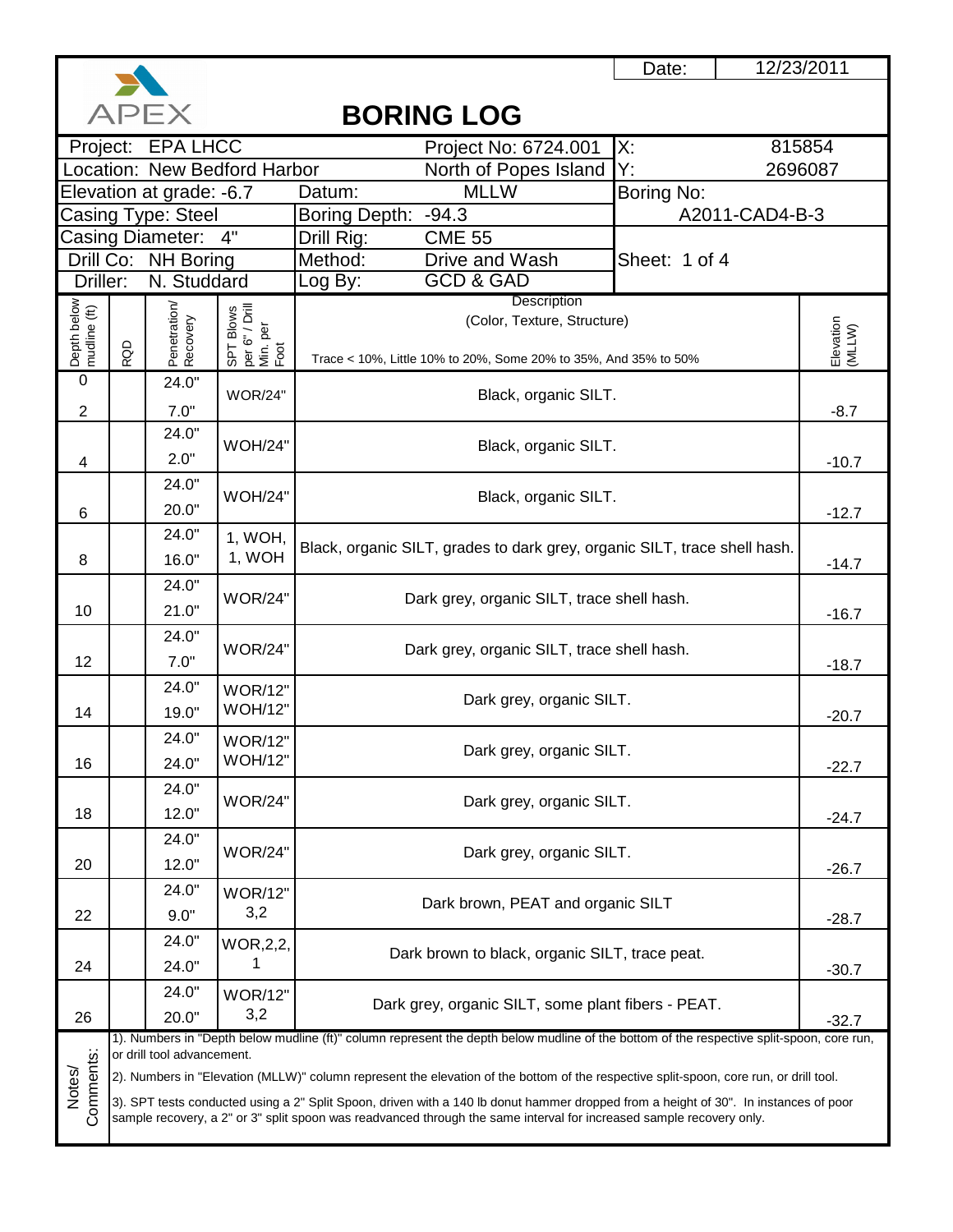

## Project: EPA LHCC Project No: 6724.001 X: 815854 North of Popes Island Y: Datum: MLLW Boring No: Casing Type: Steel | Boring Depth: -94.3 | A2011-CAD4-B-3 Drill Rig: CME 55 Method: Drive and Wash Log By: GCD & GAD 3). SPT tests conducted using a 2" Split Spoon, driven with a 140 lb donut hammer dropped from a height of 30". In instances of poor sample recovery, a 2" or 3" split spoon was readvanced through the same interval for increased sample recovery only. **BORING LOG** Location: New Bedford Harbor North of Popes Island Y: 2696087 Elevation at grade: -6.7 Casing Diameter: Drill Co: NH Boring | Method: Drive and Wash | Sheet: 2 of 4 Driller: N. Studdard Depth below<br>mudline (ft)<br>RQD<br>Penetration/<br>Percovery<br>SPT Blows<br>SPT Blows<br>Per G<sup>®</sup> / Drill per 6" / Drill Min. per Foot **Description Elevation** Elevation<br>(MLLW) (Color, Texture, Structure) Trace < 10%, Little 10% to 20%, Some 20% to 35%, And 35% to 50% 24.0" 8,9,8,7 Grey, fine SAND, little inorganic silt. 28 3.0" -34.7 26 24.0" 8,9,25,45 Grey, fine SAND, trace medium sand.  $30$  | 10.0" |  $36.7$ 24.0" 3,4,8,12 Grey, fine SAND.  $32$  | 10.0" |  $38.7$ 24.0"  $34$   $\begin{bmatrix} 6.0^{\degree} & 5,8,7,8 \end{bmatrix}$  Grey, fine SAND. 24.0"  $36$   $8.0"$   $3,4,8,9$  Grey, fine SAND.  $-42.7$ 24.0"  $38$   $12.0"$   $4.6,6,10$  Grey, fine to medium SAND. 24.0" 40 6.0" 5,6,10,18 Grey, fine to coarse SAND. 24.0"  $\begin{array}{|c|c|c|c|c|}\n\hline\n\text{2.0} & \text{7,8,8,10} & \text{Grey, fine to coarse SAND and fine GRAVEL, trace slit.} \\
\hline\n\end{array}$ 24.0" 44  $\begin{bmatrix} 9.8,8.11 \\ 9.0 \end{bmatrix}$  9,8,8,11 Grey, fine SAND. Grades to fine SAND, some silt. 24.0" 46,41,41,  $\begin{array}{|c|c|c|c|c|}\n\hline\n\text{30} & & 30 \\
\hline\n\text{30} & & 30\n\end{array}$  Grey, fine to coarse SAND, trace silt  $\begin{array}{|c|c|c|}\n\hline\n\text{30} & & 30 \\
\hline\n\text{31} & & 30\n\end{array}$ 24.0" 30,28,26,  $21$  Greenish grey, fine to coarse SAND, trace silt - TILL.  $3.0"$   $3.0"$   $21"$ Obstruction Encountered - advanced with roller-bit to -57.7' MLLW. 50 -56.7 Notes/<br>Comments: 24.0" 32,11,15,  $\begin{array}{|c|c|c|c|c|}\n 53 & 0.0 & 23 & 0.0 & 23\n\end{array}$  rock fragment in nose of spoon  $\begin{array}{|c|c|c|c|c|}\n 53 & 0.0 & 23\n\end{array}$ 1). Numbers in "Depth below mudline (ft)" column represent the depth below mudline of the bottom of the respective split-spoon, core run, or dill tool advancement. 2). Numbers in "Elevation (MLLW)" column represent the elevation of the bottom of the respective split-spoon, core run, or drill tool.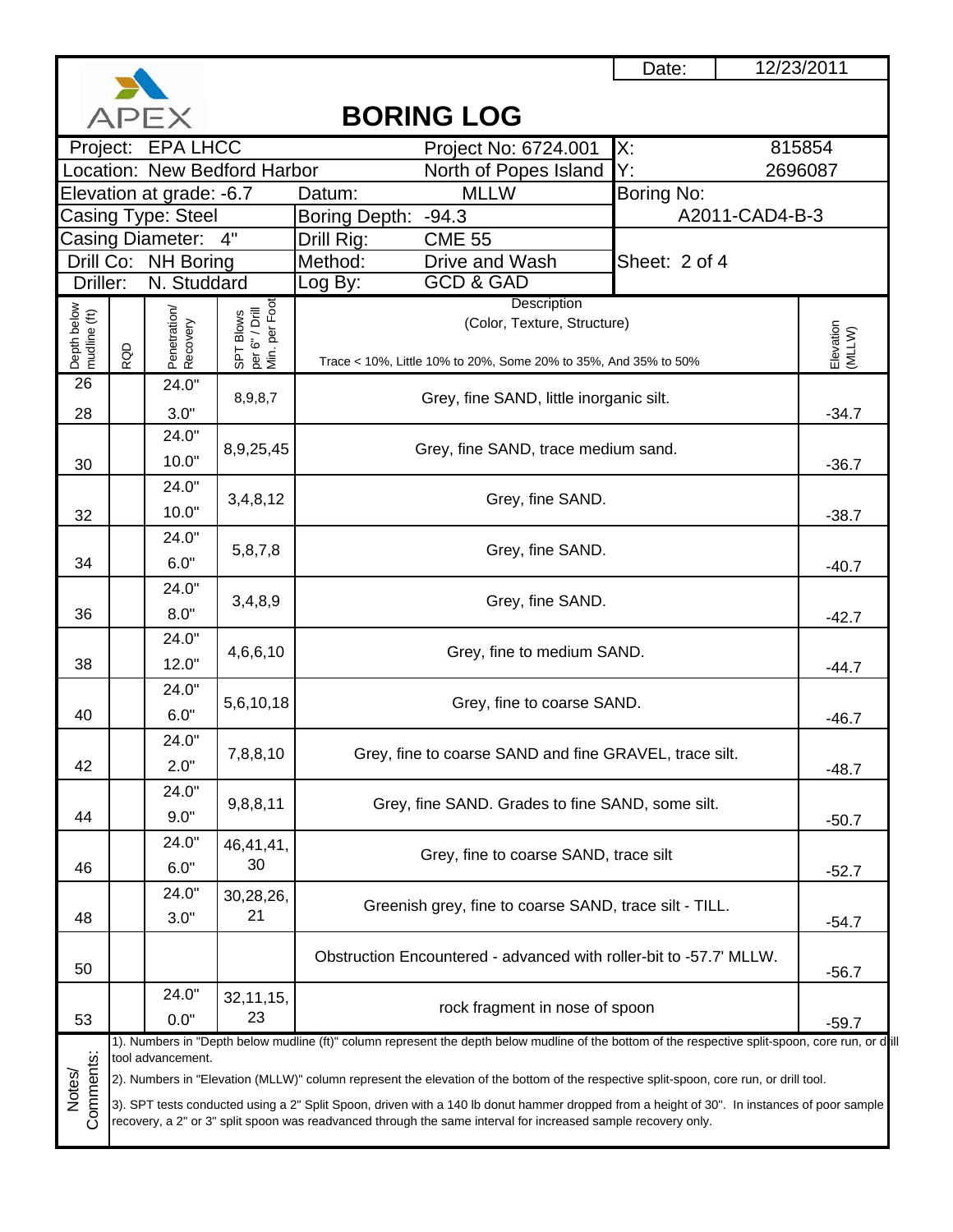

12/23/2011

|                                                                                                                      |     | APEX                       |                                                 | <b>BORING LOG</b>                                                                                                                         |                                                                                      |                     |  |  |  |  |
|----------------------------------------------------------------------------------------------------------------------|-----|----------------------------|-------------------------------------------------|-------------------------------------------------------------------------------------------------------------------------------------------|--------------------------------------------------------------------------------------|---------------------|--|--|--|--|
|                                                                                                                      |     | Project: EPA LHCC          |                                                 | Project No: 6724.001                                                                                                                      | Х.                                                                                   | 815854              |  |  |  |  |
|                                                                                                                      |     |                            | Location: New Bedford Harbor                    | North of Popes Island                                                                                                                     | Y.                                                                                   | 2696087             |  |  |  |  |
|                                                                                                                      |     | Elevation at grade: -6.7   |                                                 | <b>MLLW</b><br>Datum:                                                                                                                     | Boring No:                                                                           |                     |  |  |  |  |
| Casing Type: Steel                                                                                                   |     |                            |                                                 | Boring Depth: -94.3                                                                                                                       | A2011-CAD4-B-3                                                                       |                     |  |  |  |  |
|                                                                                                                      |     | Casing Diameter:           | 4"                                              | Drill Rig:<br><b>CME 55</b>                                                                                                               |                                                                                      |                     |  |  |  |  |
|                                                                                                                      |     | Drill Co: NH Boring        |                                                 | Method:<br>Drive and Wash                                                                                                                 | Sheet: 3 of 4                                                                        |                     |  |  |  |  |
| Driller:                                                                                                             |     | N. Studdard                |                                                 | <b>GCD &amp; GAD</b><br>Log By:                                                                                                           |                                                                                      |                     |  |  |  |  |
| Depth below<br>mudline (ft)                                                                                          |     | Penetration/<br>Recovery   |                                                 | Description<br>(Color, Texture, Structure)                                                                                                |                                                                                      |                     |  |  |  |  |
|                                                                                                                      |     |                            |                                                 |                                                                                                                                           |                                                                                      |                     |  |  |  |  |
|                                                                                                                      | RQD |                            | SPT Blows<br>per 6" / Drill<br>Min. per<br>Foot | Trace < 10%, Little 10% to 20%, Some 20% to 35%, And 35% to 50%                                                                           |                                                                                      | Elevation<br>(MLLW) |  |  |  |  |
| 53                                                                                                                   |     | 24.0"                      | 30,24,29,                                       |                                                                                                                                           |                                                                                      |                     |  |  |  |  |
| 55                                                                                                                   |     | 4.0"                       | 46                                              | Greenish grey, fine to coarse SAND, trace fine gravel, trace silt, TILL.                                                                  |                                                                                      | $-61.7$             |  |  |  |  |
|                                                                                                                      |     | 24.0"                      | 28, 14, 12,                                     |                                                                                                                                           |                                                                                      |                     |  |  |  |  |
| 57                                                                                                                   |     | 3.0"                       | 11                                              | Greenish grey, fine to coarse SAND, trace fine gravel, trace silt, TILL.                                                                  |                                                                                      | $-63.7$             |  |  |  |  |
|                                                                                                                      |     | 24.0"                      | 12,16,11,                                       |                                                                                                                                           |                                                                                      |                     |  |  |  |  |
|                                                                                                                      |     | 6.0"                       | 15                                              | Tan, fine to coarse SAND.                                                                                                                 |                                                                                      | $-65.7$             |  |  |  |  |
| 59                                                                                                                   |     | 24.0"                      |                                                 |                                                                                                                                           |                                                                                      |                     |  |  |  |  |
| 61                                                                                                                   |     | 12.0"                      | 52,38,21,<br>28                                 | Tan, fine to coarse SAND.                                                                                                                 | $-67.7$                                                                              |                     |  |  |  |  |
|                                                                                                                      |     |                            |                                                 |                                                                                                                                           |                                                                                      |                     |  |  |  |  |
|                                                                                                                      |     | na                         | na                                              |                                                                                                                                           | Obstruction encountered at -67.7' MLLW. Advanced with roller bit to -<br>69.7' MLLW. |                     |  |  |  |  |
| 63                                                                                                                   |     | na                         |                                                 |                                                                                                                                           |                                                                                      |                     |  |  |  |  |
|                                                                                                                      |     | 24.0"                      | 11, 14, 27,                                     | Tan, fine to medium SAND, trace silt.                                                                                                     |                                                                                      |                     |  |  |  |  |
| 65                                                                                                                   |     | 18.0"                      | 39                                              |                                                                                                                                           |                                                                                      | $-71.7$             |  |  |  |  |
|                                                                                                                      |     | 24.0"                      | 12,14,28,                                       | Olive green, fine to coarse SAND, trace silt, trace fine gravel, TILL                                                                     |                                                                                      |                     |  |  |  |  |
| 67                                                                                                                   |     | 8.0"                       | 62                                              |                                                                                                                                           |                                                                                      | $-73.7$             |  |  |  |  |
|                                                                                                                      |     | na                         | <b>NA</b>                                       | Obstruction encountered at -73.7' MLLW. Advanced with roller bit to -                                                                     |                                                                                      |                     |  |  |  |  |
| 68                                                                                                                   |     | na                         |                                                 | 74.7' MLLW.                                                                                                                               |                                                                                      | $-74.7$             |  |  |  |  |
|                                                                                                                      |     | 24.0"                      | 19,25,31,                                       |                                                                                                                                           |                                                                                      |                     |  |  |  |  |
| 70                                                                                                                   |     | 4.0"                       | 77                                              | Olive green, fine to coarse SAND, trace silt, trace fine gravel - TILL.                                                                   |                                                                                      | $-76.7$             |  |  |  |  |
|                                                                                                                      |     | 24.0"                      | 20,25,30,                                       |                                                                                                                                           |                                                                                      |                     |  |  |  |  |
| 72                                                                                                                   |     | 12.0"                      | 30                                              | Olive green, fine to coarse SAND, trace silt, trace fine gravel - TILL.                                                                   |                                                                                      | $-78.7$             |  |  |  |  |
|                                                                                                                      |     | 24.0"                      | 25,37,41,                                       |                                                                                                                                           |                                                                                      |                     |  |  |  |  |
| 74                                                                                                                   |     | 8.0"                       | 66                                              | Olive green, fine to coarse SAND, trace silt, trace fine gravel - TILL.                                                                   |                                                                                      | $-80.7$             |  |  |  |  |
|                                                                                                                      |     | 16.0"                      |                                                 |                                                                                                                                           |                                                                                      |                     |  |  |  |  |
| 75.3                                                                                                                 |     | 5.0"                       | 25,39,<br>100/4"                                | Olive green, fine to coarse SAND, trace silt, trace fine gravel - TILL.                                                                   |                                                                                      |                     |  |  |  |  |
|                                                                                                                      |     |                            |                                                 |                                                                                                                                           |                                                                                      | $-82.0$             |  |  |  |  |
|                                                                                                                      |     |                            |                                                 | Obstruction Encountered - elevation -82.0' MLLW. Advanced roller bit to<br>-84.3' MLLW and began core run.                                |                                                                                      |                     |  |  |  |  |
|                                                                                                                      |     |                            |                                                 | 1). Numbers in "Depth below mudline (ft)" column represent the depth below mudline of the bottom of the respective split-spoon, core run, |                                                                                      |                     |  |  |  |  |
| Comments:                                                                                                            |     | or drill tool advancement. |                                                 | 2). Numbers in "Elevation (MLLW)" column represent the elevation of the bottom of the respective split-spoon, core run, or drill tool.    |                                                                                      |                     |  |  |  |  |
| Notes/                                                                                                               |     |                            |                                                 |                                                                                                                                           |                                                                                      |                     |  |  |  |  |
|                                                                                                                      |     |                            |                                                 | 3). SPT tests conducted using a 2" Split Spoon, driven with a 140 lb donut hammer dropped from a height of 30". In instances of poor      |                                                                                      |                     |  |  |  |  |
| sample recovery, a 2" or 3" split spoon was readvanced through the same interval for increased sample recovery only. |     |                            |                                                 |                                                                                                                                           |                                                                                      |                     |  |  |  |  |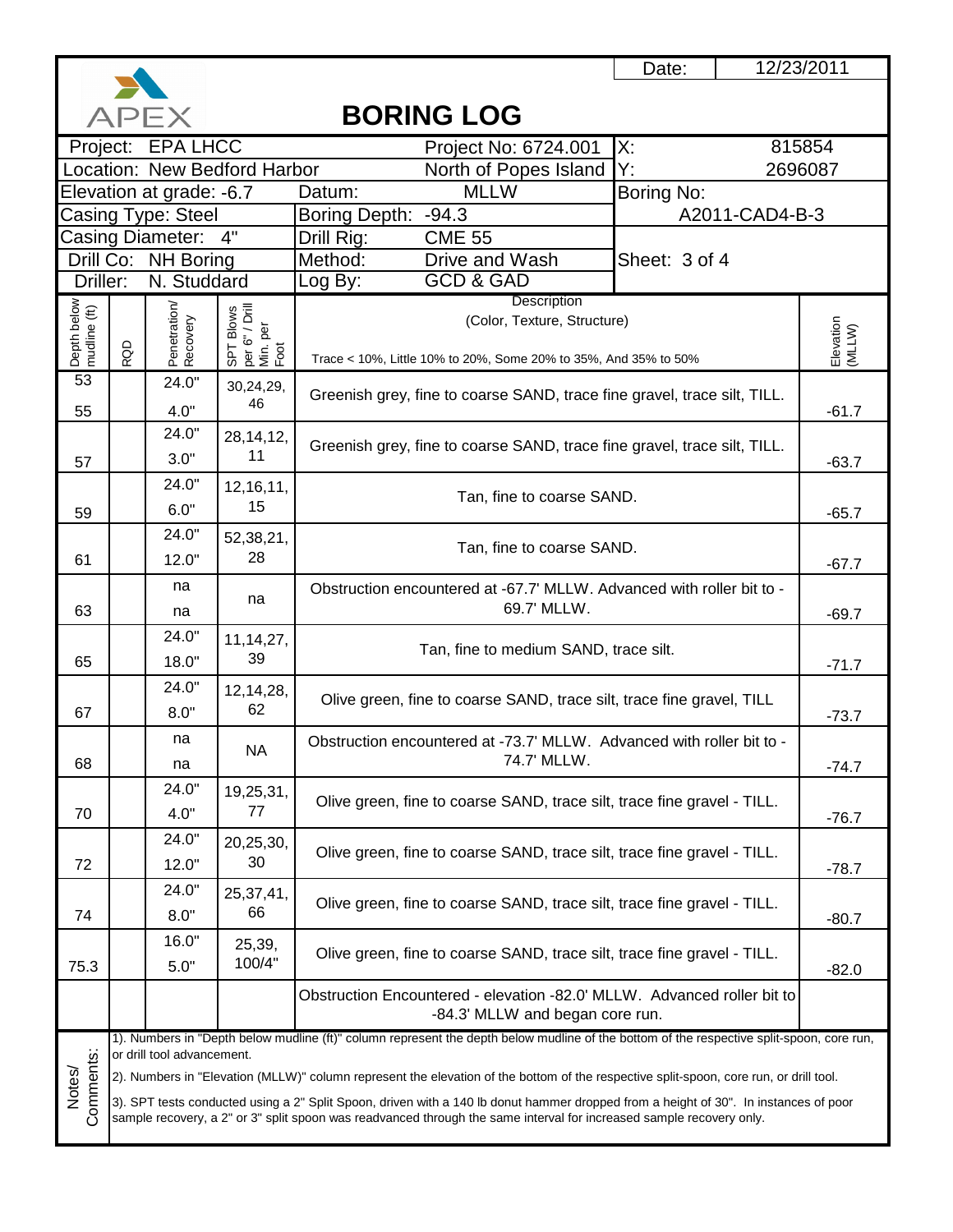

12/23/2011

|                             |     | APEX                       |                                                 |               | <b>BORING LOG</b>                                                                                                                         |                |                     |
|-----------------------------|-----|----------------------------|-------------------------------------------------|---------------|-------------------------------------------------------------------------------------------------------------------------------------------|----------------|---------------------|
|                             |     | Project: EPA LHCC          |                                                 |               | Project No: 6724.001                                                                                                                      | X:             | 815854              |
|                             |     |                            | Location: New Bedford Harbor                    |               | North of Popes Island                                                                                                                     | Y:             | 2696087             |
|                             |     | Elevation at grade: -6.7   |                                                 | Datum:        | <b>MLLW</b>                                                                                                                               | Boring No:     |                     |
|                             |     | Casing Type: Steel         |                                                 | Boring Depth: | $-94.3$                                                                                                                                   | A2011-CAD4-B-3 |                     |
| <b>Casing Diameter:</b>     |     |                            | 4"                                              | Drill Rig:    | <b>CME 55</b>                                                                                                                             |                |                     |
|                             |     | Drill Co: NH Boring        |                                                 | Method:       | Drive and Wash<br><b>GCD &amp; GAD</b>                                                                                                    | Sheet: 4 of 4  |                     |
| Driller:                    |     | N. Studdard                |                                                 | Log By:       | Description                                                                                                                               |                |                     |
| Depth below<br>mudline (ft) |     | Penetration/<br>Recovery   | SPT Blows<br>per 6" / Drill<br>Min. per<br>Foot |               | (Color, Texture, Structure)                                                                                                               |                |                     |
|                             |     |                            |                                                 |               |                                                                                                                                           |                | Elevation<br>(MLLW) |
|                             | RQD |                            |                                                 |               | Trace < 10%, Little 10% to 20%, Some 20% to 35%, And 35% to 50%                                                                           |                |                     |
| 77.55                       |     | 5'                         | $8 - 7 - 8 - 7 - 7$                             |               | Rock Core #1 -84.3 to -89.3 MLLW Grey, intensely fractured, granitic                                                                      |                |                     |
| 82.55                       | 26% | 2.9'                       |                                                 |               | <b>GNEISS</b>                                                                                                                             |                | $-89.3$             |
|                             |     | 5'                         | $7 - 7 - 8 - 7 - 7$                             |               | Rock Core #2 -89.3 to -94.3 MLLW Grey, intensely to moderately                                                                            |                |                     |
| 87.55                       | 63% | 4.8'                       |                                                 |               | fractured, granitic GNEISS                                                                                                                |                | $-94.3$             |
|                             |     |                            |                                                 |               |                                                                                                                                           |                |                     |
|                             |     |                            |                                                 |               |                                                                                                                                           |                |                     |
|                             |     |                            |                                                 |               |                                                                                                                                           |                |                     |
|                             |     |                            |                                                 |               |                                                                                                                                           |                |                     |
|                             |     |                            |                                                 |               |                                                                                                                                           |                |                     |
|                             |     |                            |                                                 |               |                                                                                                                                           |                |                     |
|                             |     |                            |                                                 |               |                                                                                                                                           |                |                     |
|                             |     |                            |                                                 |               |                                                                                                                                           |                |                     |
|                             |     |                            |                                                 |               |                                                                                                                                           |                |                     |
|                             |     |                            |                                                 |               |                                                                                                                                           |                |                     |
|                             |     |                            |                                                 |               |                                                                                                                                           |                |                     |
|                             |     |                            |                                                 |               |                                                                                                                                           |                |                     |
|                             |     |                            |                                                 |               |                                                                                                                                           |                |                     |
|                             |     |                            |                                                 |               |                                                                                                                                           |                |                     |
|                             |     |                            |                                                 |               |                                                                                                                                           |                |                     |
|                             |     |                            |                                                 |               |                                                                                                                                           |                |                     |
|                             |     |                            |                                                 |               |                                                                                                                                           |                |                     |
|                             |     |                            |                                                 |               |                                                                                                                                           |                |                     |
|                             |     |                            |                                                 |               |                                                                                                                                           |                |                     |
|                             |     |                            |                                                 |               |                                                                                                                                           |                |                     |
|                             |     |                            |                                                 |               |                                                                                                                                           |                |                     |
|                             |     |                            |                                                 |               |                                                                                                                                           |                |                     |
|                             |     |                            |                                                 |               | 1). Numbers in "Depth below mudline (ft)" column represent the depth below mudline of the bottom of the respective split-spoon, core run, |                |                     |
|                             |     | or drill tool advancement. |                                                 |               |                                                                                                                                           |                |                     |
| Comments:<br>Notes/         |     |                            |                                                 |               | 2). Numbers in "Elevation (MLLW)" column represent the elevation of the bottom of the respective split-spoon, core run, or drill tool.    |                |                     |
|                             |     |                            |                                                 |               | 3). SPT tests conducted using a 2" Split Spoon, driven with a 140 lb donut hammer dropped from a height of 30". In instances of poor      |                |                     |
|                             |     |                            |                                                 |               | sample recovery, a 2" or 3" split spoon was readvanced through the same interval for increased sample recovery only.                      |                |                     |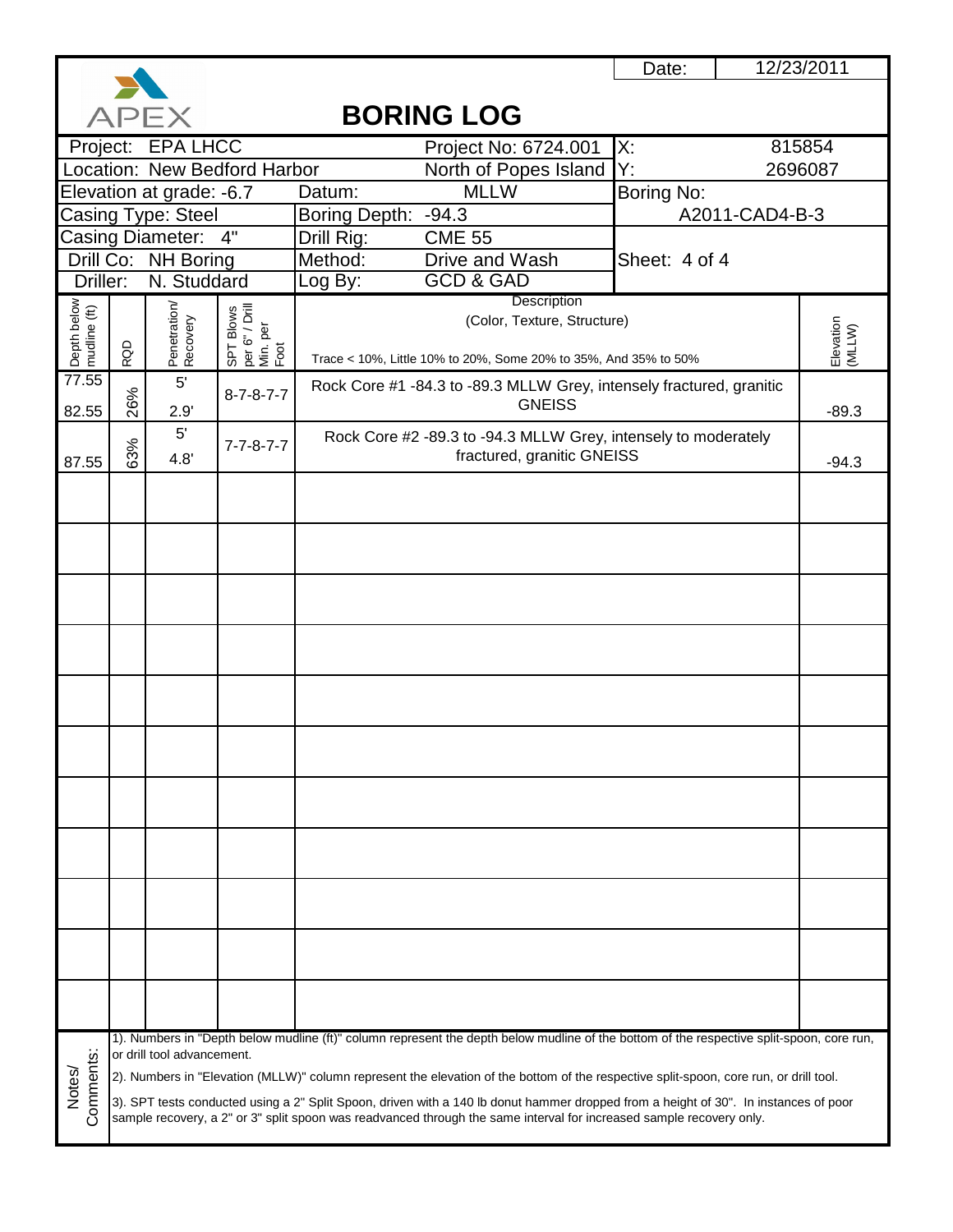

1/6/2012

### **APFX BORING LOG** Project No: 6724.001 | X: 816005 Project: EPA LHCC North of Popes Island Y:<br>MLLW Bo 2695847 Location: New Bedford Harbor Elevation at grade: -7.2 Datum: Boring No: Casing Type: Steel Boring Depth: -69.2<br>Drill Rig: CME 55 A-2011-CAD4-B-4 Casing Diameter: Drill Rig: NH Boring Method: Drive and Wash **Sheet: 1** of 3 Drill Co: Driller: N. Studdard Log By: CAS **Description** Depth below<br>mudline (ft) 22Depth below mudline (ft) Penetration/<br>Recovery Penetration/ per 6" / Drill SPT Blows (Color, Texture, Structure) Elevation<br>(MLLW) Elevation Min. per Foot RQD Trace < 10%, Little 10% to 20%, Some 20% to 35%, And 35% to 50%  $\overline{0}$ 24.0" WOR Black, organic SILT. 2 2.0" -9.2 24.0" **WOR** Black, organic SILT. 8.0" 4 -11.2 24.0" WOR Black, organic SILT. 10.0" 6 -13.2 24.0" **WOR** Black, organic SILT. 12.0" 8  $-15.2$ 24.0" WOR Black, organic SILT. 12.0" 10-17.2 24.0" WOR Black/grey, organic SILT. 8.0" 12 -19.2 24.0" WOR, Black, organic SILT. WOR, 1, 1 24.0" 14 -21.2 24.0" WOR, 6, 12, Black, organic SILT, some fine to medium sand. 15 20.0" 16 -23.2 24.0" 19, 21, 24, Grey, fine to medium SAND. 30 4.0" 18 -25.2 24.0" 15, 15, 12, Grey, inorganic SILT. 11 12.0" 20 -27.2 24.0" 6, 7, 14, 16 Grey, inorganic SILT. 16.0" 22 -29.2 24.0" 25, 22, 19,  $\begin{bmatrix} 22, 19, \\ 11 \end{bmatrix}$  Grey, inorganic SILT. 19.0" 24 -31.2 24.0" 10, 15, 19,  $\begin{array}{c} 25, 19, 25 \end{array}$  Grey, inorganic SILT. 9.0" 26 -33.2 1). Numbers in "Depth below mudline (ft)" column represent the depth below mudline of the bottom of the respective split-spoon, core run, Comments: or drill tool advancement. Comments: Notes/ 2). Numbers in "Elevation (MLLW)" column represent the elevation of the bottom of the respective split-spoon, core run, or drill tool. 3). SPT tests conducted using a 2" Split Spoon, driven with a 140 lb donut hammer dropped from a height of 30". In instances of poor sample recovery, a 2" or 3" split spoon was readvanced through the same interval for increased sample recovery only.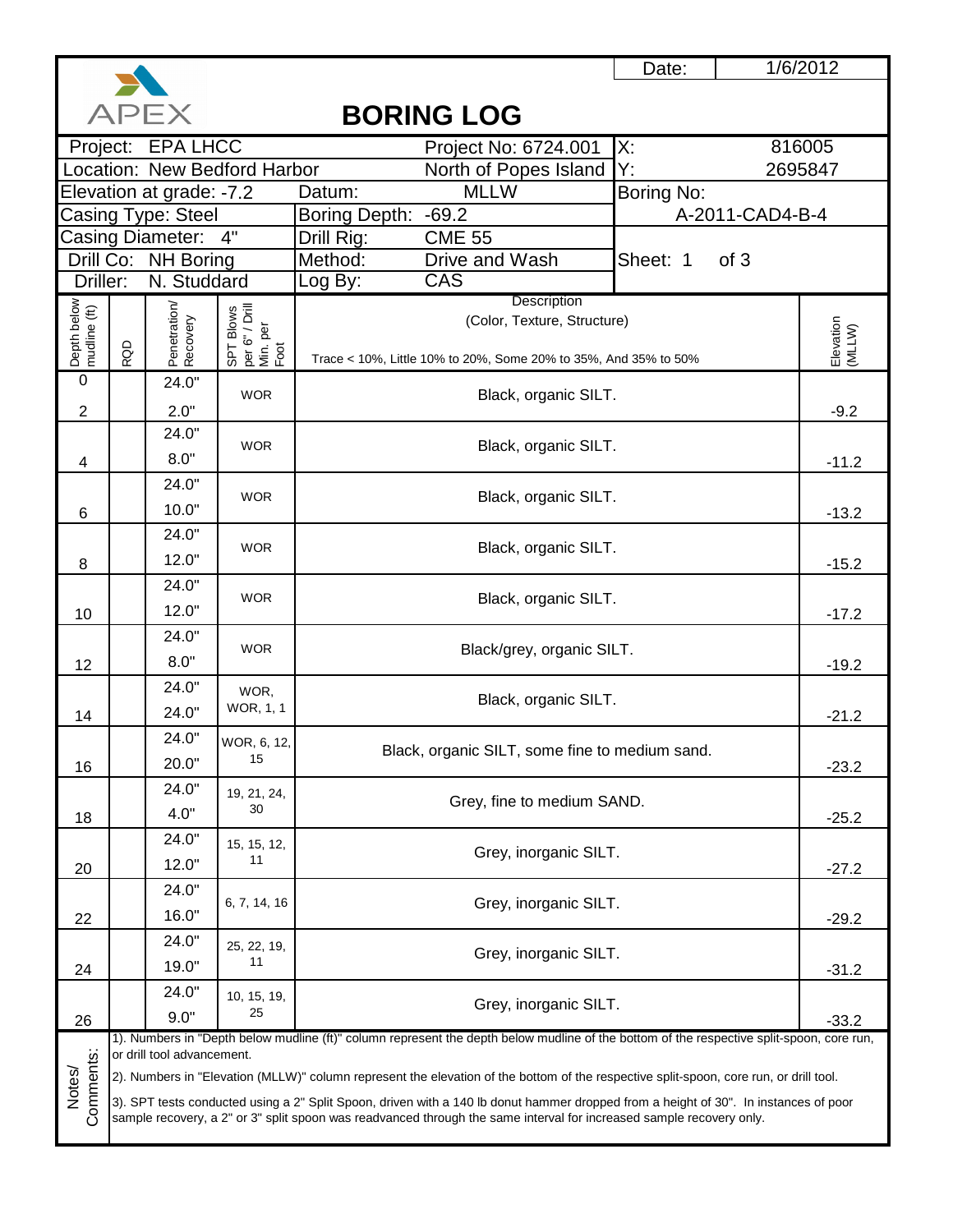

Notes/

### Project No: 6724.001 X: Project: EPA LHCC 816005 North of Popes Island Y: Datum: MLLW Boring No: Casing Type: Steel | Boring Depth: -69.2 | A-2011-CAD4-B-4 4" Drill Rig: CME 55 Method: Drive and Wash **Sheet: 2** of 3 Log By: CAS NA 24.0"  $7.0"$  4, 6, 7, 6 Grey, fine to medium SAND. 36 NA NA Obstruction encountered at - 41.2' MLLW. Advanced Roller bit to -43.2  $MLLW.$   $-43.2$ 19, 24, 25,  $30$  Grey, inorganic SILT.  $30$  -37.2 32 24.0" 17, 23, 25,  $\begin{array}{c} 23, 23, 21, 31 \end{array}$  Grey, inorganic SILT. -39.2 **Description E**levation Elevation<br>(MLLW) (Color, Texture, Structure) Trace < 10%, Little 10% to 20%, Some 20% to 35%, And 35% to 50% 24.0" 7, 14, 17, 21 Grey, inorganic SILT. 11.0"  $\begin{vmatrix} 1 & 35.2 \end{vmatrix}$ Casing Diameter: Drill Co: NH Boring Driller: N. Studdard Depth below<br>mudline (ft)<br>RQD<br>Recovery<br>Recovery<br>SPT Blows<br>SPT Blows Min. per Foot Location: New Bedford Harbor **2695847** North of Popes Island Y: 2695847 Elevation at grade: -7.2 **BORING LOG** 26 28 30 24.0" 11.0" 34 24.0" 1). Numbers in "Depth below mudline (ft)" column represent the depth below mudline of the bottom of the respective split-spoon, core run, or drill tool advancement. 2). Numbers in "Elevation (MLLW)" column represent the elevation of the bottom of the respective split-spoon, core run, or drill tool. 52 Obstruction encountered at -57.0 through -59.0 MLLW, advanced with roller bit to -59.2 MLLW and began coring.  $\Big|$  -59.2 49.8  $22.0"$  37, 25, 15,  $\begin{array}{c|c|c|c|c|c|c|c|c} \text{37, 25, 15,} & & \text{Brown, fine to medium SAND - TILL.} \end{array}$  -57.0 47 24.0" 23, 20, 38,  $\begin{array}{c|c}\n 25.20, 20, 30, \\
 25 & \end{array}$  Brown, fine to medium SAND - TILL. 45 24.0" 24, 14, 18,  $2^{24}$ ,  $14^{2}$ ,  $16^{2}$ ,  $24^{2}$  Brown, fine to medium SAND - TILL. 43  $24.0"$  13, 13, 10, <sup>19</sup> Grey, fine to coarse SAND - TILL. 6.0" -50.2 41  $24.0"$  30, 24, 21,  $\begin{bmatrix} 1 & 1 \\ 0 & 1 \end{bmatrix}$  Grey, fine to coarse SAND, trace gravel - TILL.<br>
8.0"  $\begin{bmatrix} 11 & 1 \\ 1 & 1 \end{bmatrix}$  -48.2  $10.0"$   $25$   $-45.2$ 39 NA NA Obstruction encountered at --45.2 MLLW, Advanced with roller bit to<br>-46.2 MLLW. NA  $\begin{bmatrix} 1 & 1 & 1 \\ 1 & 1 & 1 \end{bmatrix}$  -46.2 MLLW. 38  $21, 13, 16,$ <br> $25, 16,$ Grey, fine to coarse SAND - TILL.

Comments: Comments 3). SPT tests conducted using a 2" Split Spoon, driven with a 140 lb donut hammer dropped from a height of 30". In instances of poor sample recovery, a 2" or 3" split spoon was readvanced through the same interval for increased sample recovery only.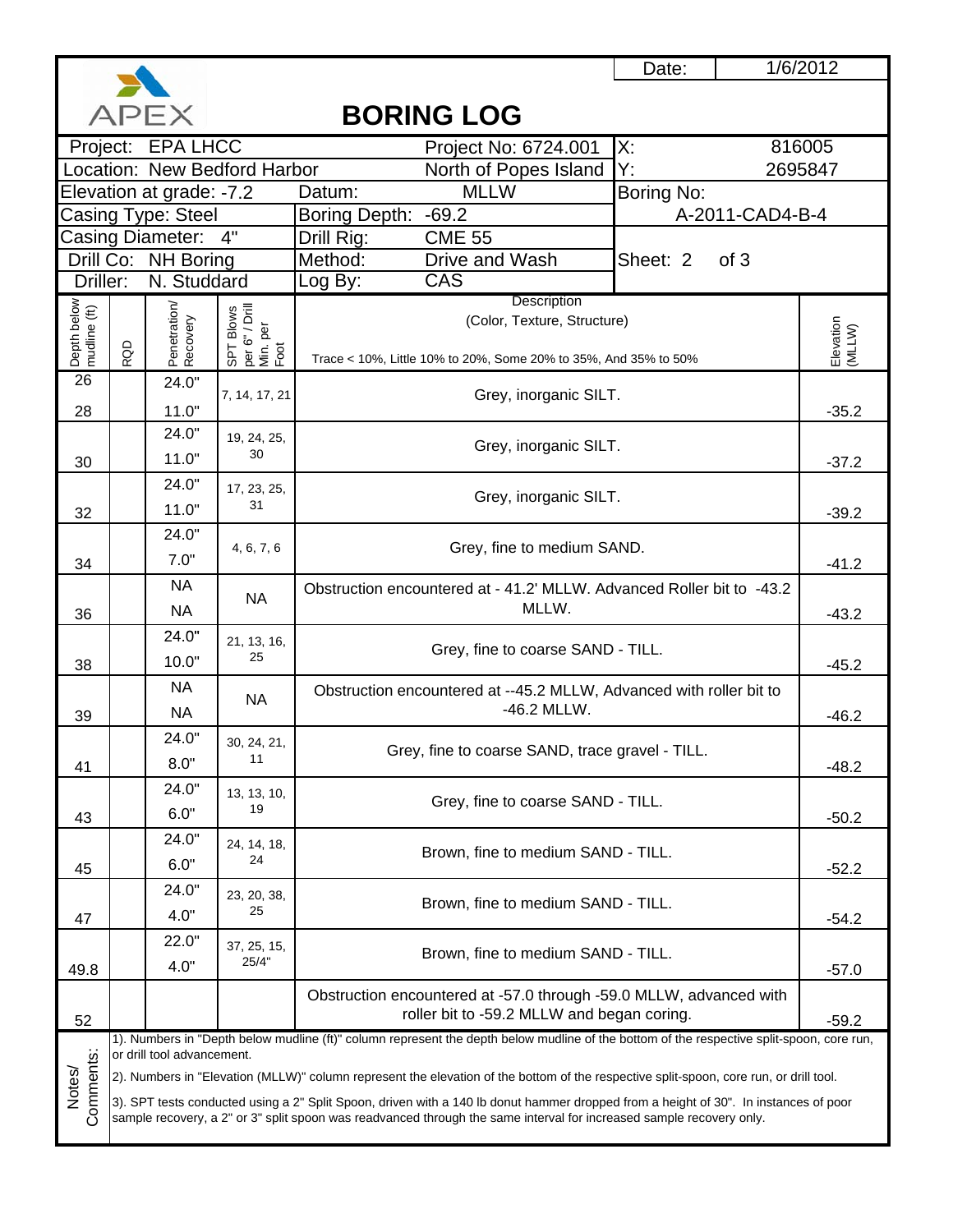

# **APEX BORING LOG** Project: EPA LHCC Project No: 6724.001 X: 816005 Location: New Bedford Harbor North of Popes Island Y:<br>MLLW Bo 2695847 Elevation at grade: -7.2 Datum: MLLW Boring No: Casing Type: Steel Boring Depth: -69.2<br>Drill Rig: CME 55 A-2011-CAD4-B-4 Drill Rig: Casing Diameter: Drill Co: NH Boring Method: Drive and Wash **Sheet: 3** of 3 Driller: N. Studdard Log By: CAS **Description** Depth below<br>mudline (ft) Penetration/<br>Recovery Depth below Penetration/ per 6" / Drill SPT Blows mudline (ft) (Color, Texture, Structure)  $\frac{15}{20}$   $\frac{15}{20}$   $\frac{15}{20}$   $\frac{15}{20}$   $\frac{15}{20}$   $\frac{15}{20}$   $\frac{15}{20}$   $\frac{15}{20}$   $\frac{15}{20}$   $\frac{15}{20}$   $\frac{15}{20}$   $\frac{15}{20}$   $\frac{15}{20}$   $\frac{15}{20}$   $\frac{15}{20}$   $\frac{15}{20}$   $\frac{15}{20}$   $\frac{15}{20}$   $\frac{1$ Min. per Foot RQD Trace < 10%, Little 10% to 20%, Some 20% to 35%, And 35% to 50% 52 5' Rock Core #1 -59.2 to -64.2 MLLW 76% 8-8-8-8-8 4.5' Crey, moderate to intensily fractured granitic GNEISS. 4.5' [4.2] 57 Rock Core #2 -64.2 to -69.2 MLLW 5' 80% 8-8-8-8-8 Grey, moderate to intensily fractured granitic GNEISS. 62 1). Numbers in "Depth below mudline (ft)" column represent the depth below mudline of the bottom of the respective split-spoon, core run, or drill tool advancement. Notes/<br>Comments: 2). Numbers in "Elevation (MLLW)" column represent the elevation of the bottom of the respective split-spoon, core run, or drill tool. 3). SPT tests conducted using a 2" Split Spoon, driven with a 140 lb donut hammer dropped from a height of 30". In instances of poor sample recovery, a 2" or 3" split spoon was readvanced through the same interval for increased sample recovery only.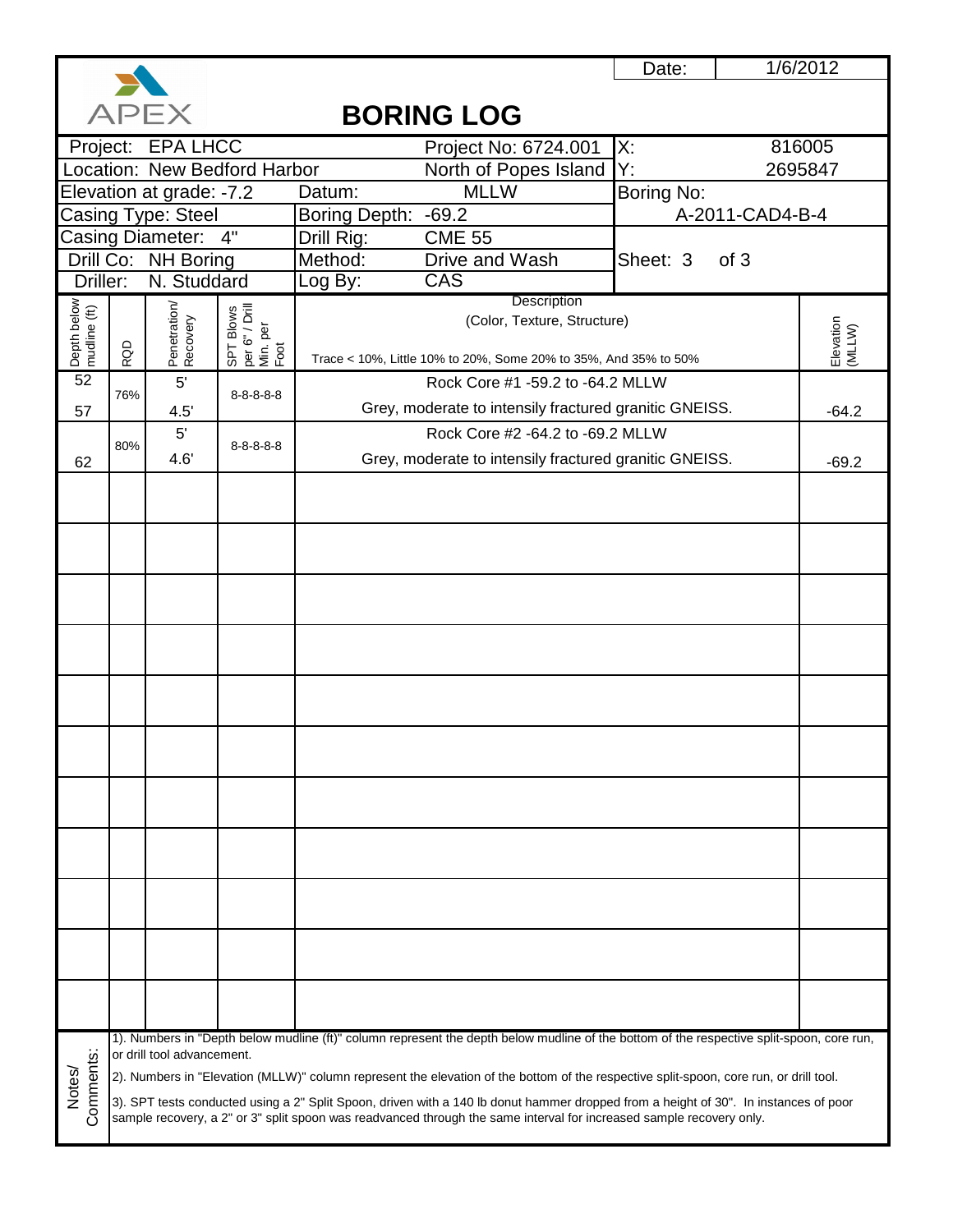

### **APEX BORING LOG** Project No: 6724.001 X: 815579 Project: EPA LHCC North of Popes Island Y: 2697429 Location: New Bedford Harbor MLLW Boring No: Elevation at grade: Datum: Casing Type: Steel Boring Depth: -56.0 A-2011-CAD4-B-5 Casing Diameter: Drill Rig: CME 55 Method: Drive and Wash Sheet: 1 of 2 Drill Co: NH Boring N. Studdard Log By: CAS Driller: **Description** Depth below<br>mudline (ft)  $\frac{3000}{24}$  and  $\frac{4}{6}$  and  $\frac{8}{12}$  and  $\frac{14}{14}$  and  $\frac{16}{12}$  and  $\frac{21}{23}$  and  $\frac{21}{23}$ per Foot Min. per Foot Media 24.0"<br>
24.0"<br>
24.0"<br>
24.0"<br>
24.0"<br>
24.0"<br>
24.0"<br>
24.0"<br>
24.0"<br>
24.0" SPT Blows<br>per 6" / Drill<br>Min. per Foc 6" / Drill per 6" / Drill Penetration SPT Blows Recovery (Color, Texture, Structure) Elevation<br>(MLLW) **Elevation** RQD Trace < 10%, Little 10% to 20%, Some 20% to 35%, And 35% to 50% 24.0" WOR,12, 1, Black, organic SILT, trace shell hash. 1 2 12.0" -8.0 24.0" WOR, 6, 1, 1 Black/brown, fine to medium SAND, some organic silt. 12.0" 4 -10.0 24.0" 18, 15, 14, Black/brown, fine to medium SAND, some organic silt, trace shell hash.  $16.0"$   $10$ 6 -12.0 24.0" Black/brown, fine to medium SAND, trace shell hash. 4, 4, 8, 10 7.0" 8 -14.0 24.0" 14, 22, 23, Brown, fine to medium SAND. 29 9.0" 10 -16.0  $24.0"$ 5, 9, 7, 11 Brown, fine to medium SAND, little silt. 14.0" 12 -18.0 24.0" 15, 16, 22, Brown red to grey, fine to medium SAND, trace silt. 10.0" 14 -20.0 24.0" 42, 25, 31, Grey, fine to medium SAND, trace silt. 47 8.0" 16 -22.0 24.0" Grey, medium to coarse gravel. Obstruction encountered at -24.0 MLLW. 45, 9, 9, 15 Crey, medium to coarse gravel. Obstruction encountered<br>Advanced with roller bit to -25.0 MLLW. 4."0 18-24.0 24.0" 10, 14, 20, Brown, fine to coarse SAND and GRAVEL. 19 8.0" 21 -27.0 24.0" 23, 21, 25, Brown, medium to coarse SAND and GRAVEL. 25 6.0" 23 -29.0 24.0" 31, 30, 22,  $\begin{array}{c} 250, 22, 25 \end{array}$  Brown, fine to coarse SAND. 5.0" 25 -31.0 24.0" 35, 21, 12,  $\begin{array}{c} 40 \ 40 \end{array}$  Brown, fine to coarse SAND, some gravel. 7.0" 27 -33.0 1). Numbers in "Depth below mudline (ft)" column represent the depth below mudline of the bottom of the respective split-spoon, core run, or dill Comments: tool advancement. Comments: Notes/ 2). Numbers in "Elevation (MLLW)" column represent the elevation of the bottom of the respective split-spoon, core run, or drill tool. 3). SPT tests conducted using a 2" Split Spoon, driven with a 140 lb donut hammer dropped from a height of 30". In instances of poor sample recovery, a 2" or 3" split spoon was readvanced through the same interval for increased sample recovery only.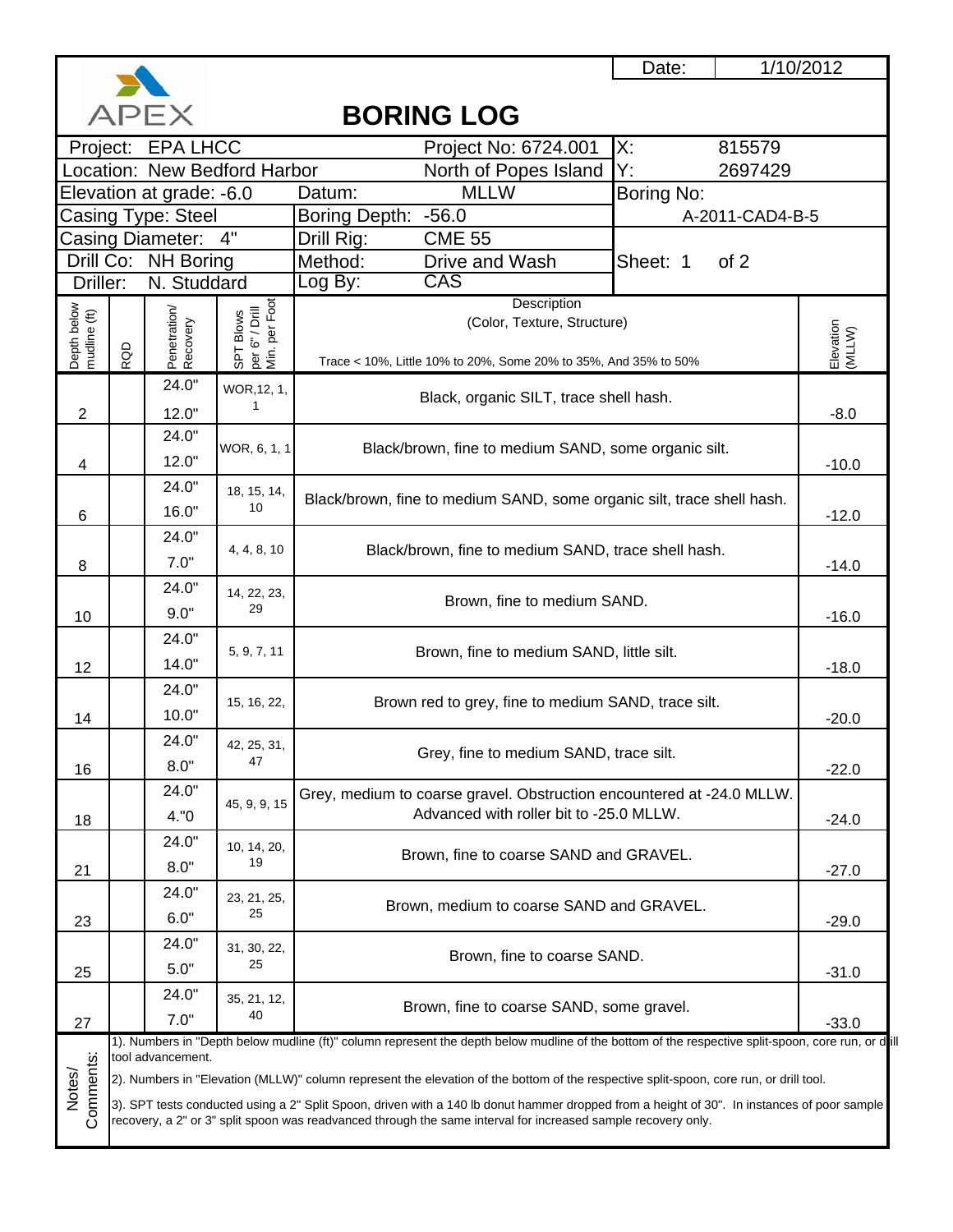

1/16/2012

### **APFX BORING LOG** Project No: 6724.001 X: 816110 Project: EPA LHCC North of Popes Island Y:<br>MLLW Bo 2696504 Location: New Bedford Harbor Elevation at grade: -8.6 Datum: Boring No: Casing Type: Steel Boring Depth: -76.6<br>Drill Rig: CME 55 A-2011-CAD4-B-6 Casing Diameter: 4" Drill Rig: NH Boring Method: Drive and Wash **Sheet: 1** of 3 Drill Co: Driller: N. Studdard Log By: CAS **Description** Depth below mudline (ft) Penetration/<br>Recovery Penetration/ per 6" / Drill SPT Blows (Color, Texture, Structure) Elevation<br>(MLLW) Elevation Min. per Foot RQD Trace < 10%, Little 10% to 20%, Some 20% to 35%, And 35% to 50%  $\overline{0}$ 24.0" WOR/24" Black, organic SILT. 10.0" -10.6 2 24.0" WOR/24" Black, organic SILT. 7.0" 4 -12.6 24.0" WOR/24" Black, organic SILT. 22.0" 6 -14.6 24.0" WOR/24" Black, organic SILT. 22.0" 8 -16.6 24.0" WOH/24" Black, organic SILT. 18.0" 10 -18.6 24.0" WOH/24" Black, organic SILT. 20.0" 12 -20.6 24.0" WOR, Black, organic SILT, grades to grey, inorganic SILT. WOR, 7,14 24.0" 14 -22.6 24.0" 7, 6, 4, 4 Grey, inorganic SILT. 7.0" 16 -24.6 24.0" 6, 7, 6, 6 Grey, inorganic SILT. 8.0" 18 -26.6 24.0" 6, 7, 7, 10 Grey, inorganic SILT. 8.0" 20 -28.6 24.0" 17, 17, 32, Grey, fine to medium SAND, trace silt. 14 2.0" 22-30.6 24.0" 17, 20, 21, 7 Grey, fine to medium SAND. 13.0" 24 -32.6 24.0" 28, 14, 12,  $12 \n\begin{array}{c}\n14, 12, \\
12\n\end{array}$ 26 6.0" -34.6 1). Numbers in "Depth below mudline (ft)" column represent the depth below mudline of the bottom of the respective split-spoon, core run, Comments: or drill tool advancement. Comments: Notes/ 2). Numbers in "Elevation (MLLW)" column represent the elevation of the bottom of the respective split-spoon, core run, or drill tool. 3). SPT tests conducted using a 2" Split Spoon, driven with a 140 lb donut hammer dropped from a height of 30". In instances of poor sample recovery, a 2" or 3" split spoon was readvanced through the same interval for increased sample recovery only.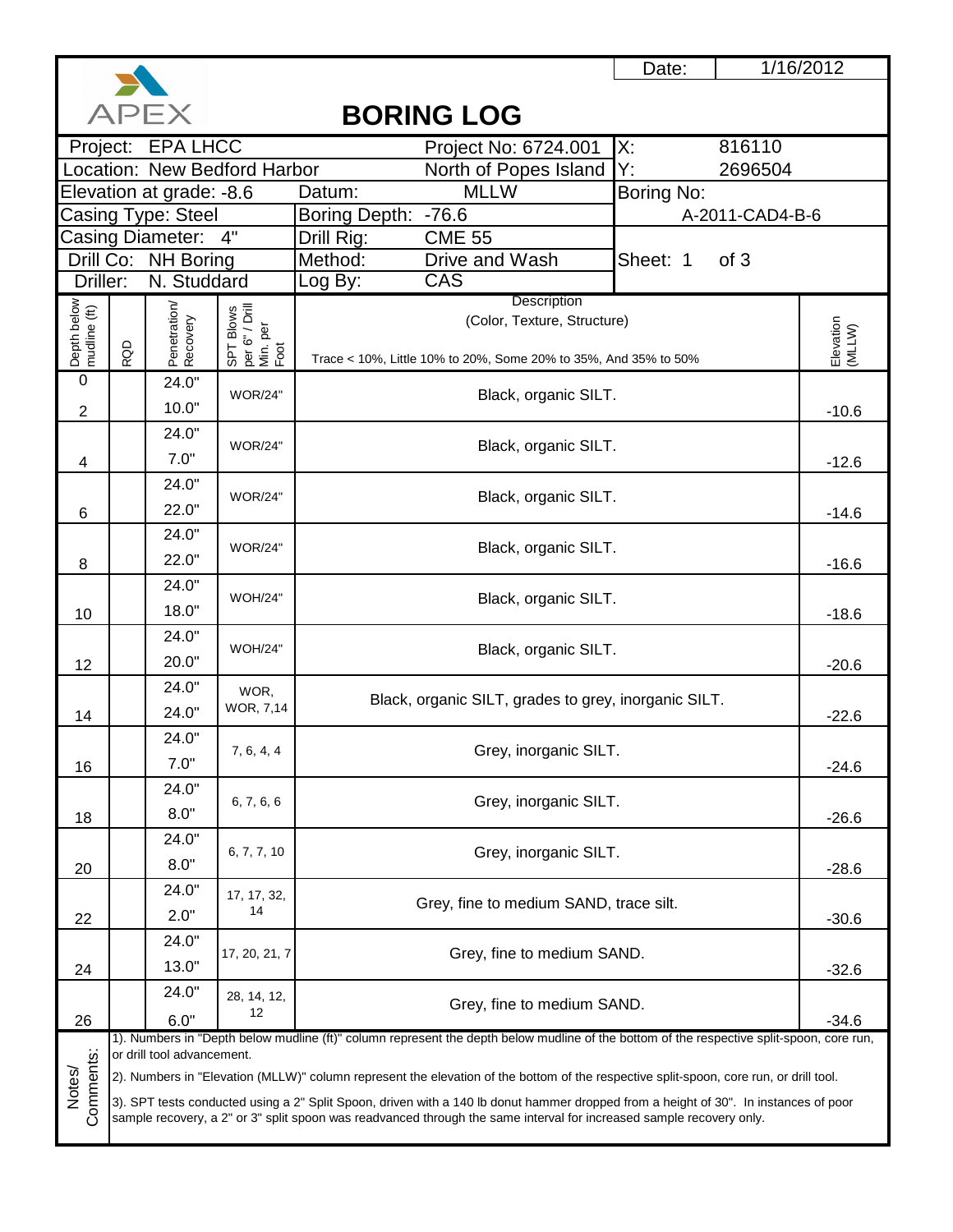

# **BORING LOG**

| $\sim$<br><b>טטון טאוויט</b> |                                                              |                            |                              |                                                                                                                                           |                     |  |  |  |
|------------------------------|--------------------------------------------------------------|----------------------------|------------------------------|-------------------------------------------------------------------------------------------------------------------------------------------|---------------------|--|--|--|
|                              |                                                              | Project: EPA LHCC          |                              | 816110<br>Х:<br>Project No: 6724.001                                                                                                      |                     |  |  |  |
|                              |                                                              |                            | Location: New Bedford Harbor | North of Popes Island<br>Y.<br>2696504                                                                                                    |                     |  |  |  |
|                              |                                                              | Elevation at grade: -8.6   |                              | <b>MLLW</b><br>Boring No:<br>Datum:                                                                                                       |                     |  |  |  |
|                              |                                                              | Casing Type: Steel         |                              | A-2011-CAD4-B-6<br><b>Boring Depth:</b><br>$-76.6$                                                                                        |                     |  |  |  |
| 4"<br>Casing Diameter:       |                                                              |                            |                              | Drill Rig:<br><b>CME 55</b>                                                                                                               |                     |  |  |  |
|                              |                                                              | Drill Co: NH Boring        |                              | Method:<br>Drive and Wash<br>Sheet: 2<br>of 3                                                                                             |                     |  |  |  |
| Driller:                     |                                                              | N. Studdard                |                              | CAS<br>Log By:                                                                                                                            |                     |  |  |  |
| Depth below<br>mudline (ft)  | Description<br>$r$ $\frac{1}{\pi}$ Blows<br>Min. per<br>Foot |                            |                              |                                                                                                                                           |                     |  |  |  |
|                              |                                                              |                            |                              | (Color, Texture, Structure)                                                                                                               |                     |  |  |  |
|                              | RQD                                                          | Penetration/<br>Recovery   |                              | Trace < 10%, Little 10% to 20%, Some 20% to 35%, And 35% to 50%                                                                           | Elevation<br>(MLLW) |  |  |  |
| 26                           |                                                              | 24.0"                      | 22, 25, 38,                  |                                                                                                                                           |                     |  |  |  |
| 28                           |                                                              | 8.0"                       | 31                           | Brown/grey, fine to medium SAND, trace silt.                                                                                              | $-36.6$             |  |  |  |
|                              |                                                              | 24.0"                      | WOH, 4, 3,                   |                                                                                                                                           |                     |  |  |  |
| 30                           |                                                              | 10.0"                      | 1                            | Brown, fine to medium SAND.                                                                                                               | $-38.6$             |  |  |  |
|                              |                                                              | 24.0"                      |                              |                                                                                                                                           |                     |  |  |  |
|                              |                                                              | 11.0"                      | 5, 4, 6, 4                   | Brown, fine to medium SAND.                                                                                                               |                     |  |  |  |
| 32                           |                                                              |                            |                              |                                                                                                                                           | $-40.6$             |  |  |  |
|                              |                                                              | 24.0"                      | 24, 29, 24,<br>14            | Brown, fine to coarse SAND, trace silt.                                                                                                   |                     |  |  |  |
| 34                           |                                                              | 4.0"                       |                              |                                                                                                                                           | $-42.6$             |  |  |  |
|                              |                                                              | 24.0"                      | <b>WOR, 13,</b>              | Brown, fine to coarse SAND, trace silt.                                                                                                   |                     |  |  |  |
| 36                           |                                                              | 3.0"                       | 21, 33                       |                                                                                                                                           | $-44.6$             |  |  |  |
|                              |                                                              | 24.0"                      | 11, 9, 7, 6                  | Brown, fine to coarse SAND, trace silt.                                                                                                   |                     |  |  |  |
| 38                           |                                                              | 1.0"                       |                              |                                                                                                                                           | $-46.6$             |  |  |  |
|                              |                                                              | 24.0"                      | 17, 39, 46,                  |                                                                                                                                           |                     |  |  |  |
| 40                           |                                                              | 2.0"                       | 25                           | Brown, fine to coarse SAND, trace silt.                                                                                                   | $-48.6$             |  |  |  |
|                              |                                                              | 24.0"                      |                              |                                                                                                                                           |                     |  |  |  |
| 42                           |                                                              | 1.0"                       | 9, 15, 18, 7                 | Brown, medium to coarse SAND, trace silt.                                                                                                 | $-50.6$             |  |  |  |
|                              |                                                              | 24.0"                      |                              |                                                                                                                                           |                     |  |  |  |
| 44                           |                                                              | 3.0"                       | 12, 56, 6, 10                | Brown, fine to coarse SAND, trace silt.                                                                                                   | $-52.6$             |  |  |  |
|                              |                                                              | <b>NA</b>                  |                              | Cobbles encountered at -52.6' MLLW. Advanced with roller bit to -54.6'                                                                    |                     |  |  |  |
|                              |                                                              | <b>NA</b>                  | <b>NA</b>                    | MLLW.                                                                                                                                     |                     |  |  |  |
| 46                           |                                                              | 5.0"                       |                              |                                                                                                                                           | $-54.6$             |  |  |  |
|                              |                                                              |                            | 120/5"                       | Brown, fine to medium SAND. Obstruction encountered at -55.0' MLLW<br>advanced with roller bit to -55.6' MLLW.                            |                     |  |  |  |
| 46.4                         |                                                              | 1.0"                       |                              |                                                                                                                                           | $-55.0$             |  |  |  |
|                              |                                                              | 24.0"                      | 35, 27, 70,<br>90            | Brown, fine to medium SAND, some gravel- obstruction encountered at -                                                                     |                     |  |  |  |
| 49                           |                                                              | 7.0"                       |                              | 57.6' MLLW, advanced with roller bit to -59.6' MLLW                                                                                       | $-57.6$             |  |  |  |
|                              |                                                              | 24.0                       | 65, 28, 33,                  | Brown, fine to medium SAND, trace gravel                                                                                                  |                     |  |  |  |
| 53                           |                                                              | 5.0                        | 43                           |                                                                                                                                           | $-61.6$             |  |  |  |
|                              |                                                              | or drill tool advancement. |                              | 1). Numbers in "Depth below mudline (ft)" column represent the depth below mudline of the bottom of the respective split-spoon, core run, |                     |  |  |  |
|                              |                                                              |                            |                              | (2). Numbers in "Elevation (MLLW)" column represent the elevation of the bottom of the respective split-spoon, core run, or drill tool.   |                     |  |  |  |
| Comments:<br>Notes/          |                                                              |                            |                              | 3). SPT tests conducted using a 2" Split Spoon, driven with a 140 lb donut hammer dropped from a height of 30". In instances of poor      |                     |  |  |  |
|                              |                                                              |                            |                              | sample recovery, a 2" or 3" split spoon was readvanced through the same interval for increased sample recovery only.                      |                     |  |  |  |
|                              |                                                              |                            |                              |                                                                                                                                           |                     |  |  |  |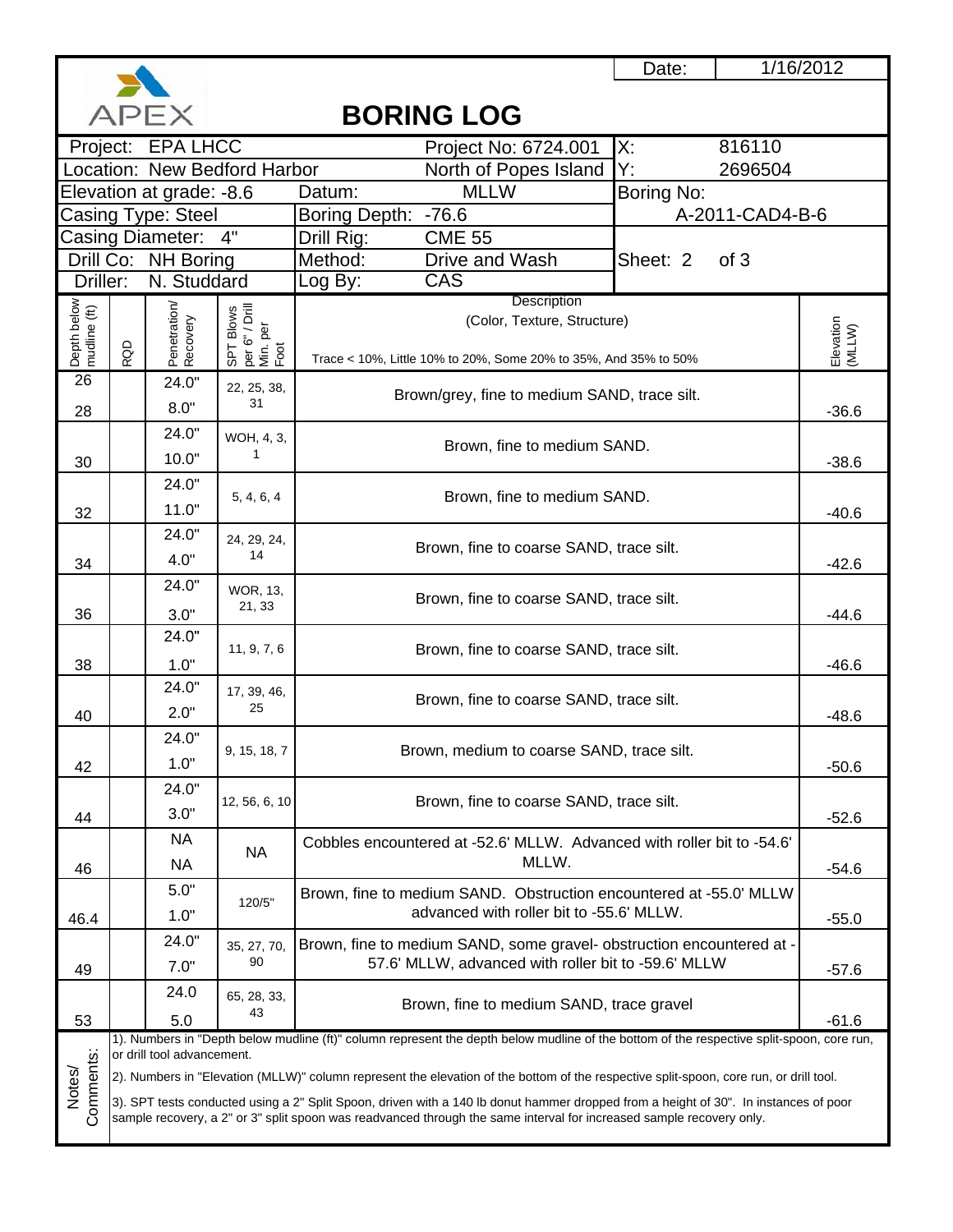

1/16/2012

## **APEX BORING LOG** Project: EPA LHCC Project No: 6724.001 X: 816110 Location: New Bedford Harbor North of Popes Island Y: 2696504 North of Popes Island Y:<br>MLLW Bo Elevation at grade: -8.6 Datum: MLLW Boring No: Casing Type: Steel \_\_\_\_\_\_\_ |Boring Depth: -76.6 \_\_\_\_\_\_\_\_\_\_\_\_\_\_\_\_\_\_\_\_\_\_\_\_\_\_\_\_\_\_\_\_A-2011-CAD4-B-6 Casing Diameter: Drill Rig: CME 55 Drill Co: NH Boring Method: Drive and Wash **Sheet: 3** of 3 Driller: N. Studdard Log By: CAS **Description** Depth below<br>mudline (ft)<br>RQD<br>Penetration/<br>Recovery<br>SPT Blows<br>SPD Pen<br>Min. per (Color, Texture, Structure) Elevation<br>(MLLW) Elevation Trace < 10%, Little 10% to 20%, Some 20% to 35%, And 35% to 50% 2.0 53 120/2" Obstruction encountered at 61.8 MLLW, advanced with roller bit to -64.6' MLLW. 0.0 -61.8 53.2 4.0 Brown, very fine to medium SAND. Obstruction encountered -64.9' 144/4" MLLW. 56.3 2.0 MELW. 64.9 Advanced with roller bit to -66.6' MLLW, and began coring 58 **- 58 - 58 - 66.6** 5' C1- Rock core -66.6 to -71.6 MLLW 40% 7-7-7-7-7 63 4' | Grey, intensely fractured granitic GNEISS. 271.6 5' C2- Rock core -71.6 to -76.6 MLLW 34% 8-8-8-8-8 68 5' contract a Grey, moderately fractured granitic GNEISS. The contract of the contract of GNEISS. 1). Numbers in "Depth below mudline (ft)" column represent the depth below mudline of the bottom of the respective split-spoon, core run, or drill tool advancement. Notes/<br>Comments: 2). Numbers in "Elevation (MLLW)" column represent the elevation of the bottom of the respective split-spoon, core run, or drill tool. 3). SPT tests conducted using a 2" Split Spoon, driven with a 140 lb donut hammer dropped from a height of 30". In instances of poor sample recovery, a 2" or 3" split spoon was readvanced through the same interval for increased sample recovery only.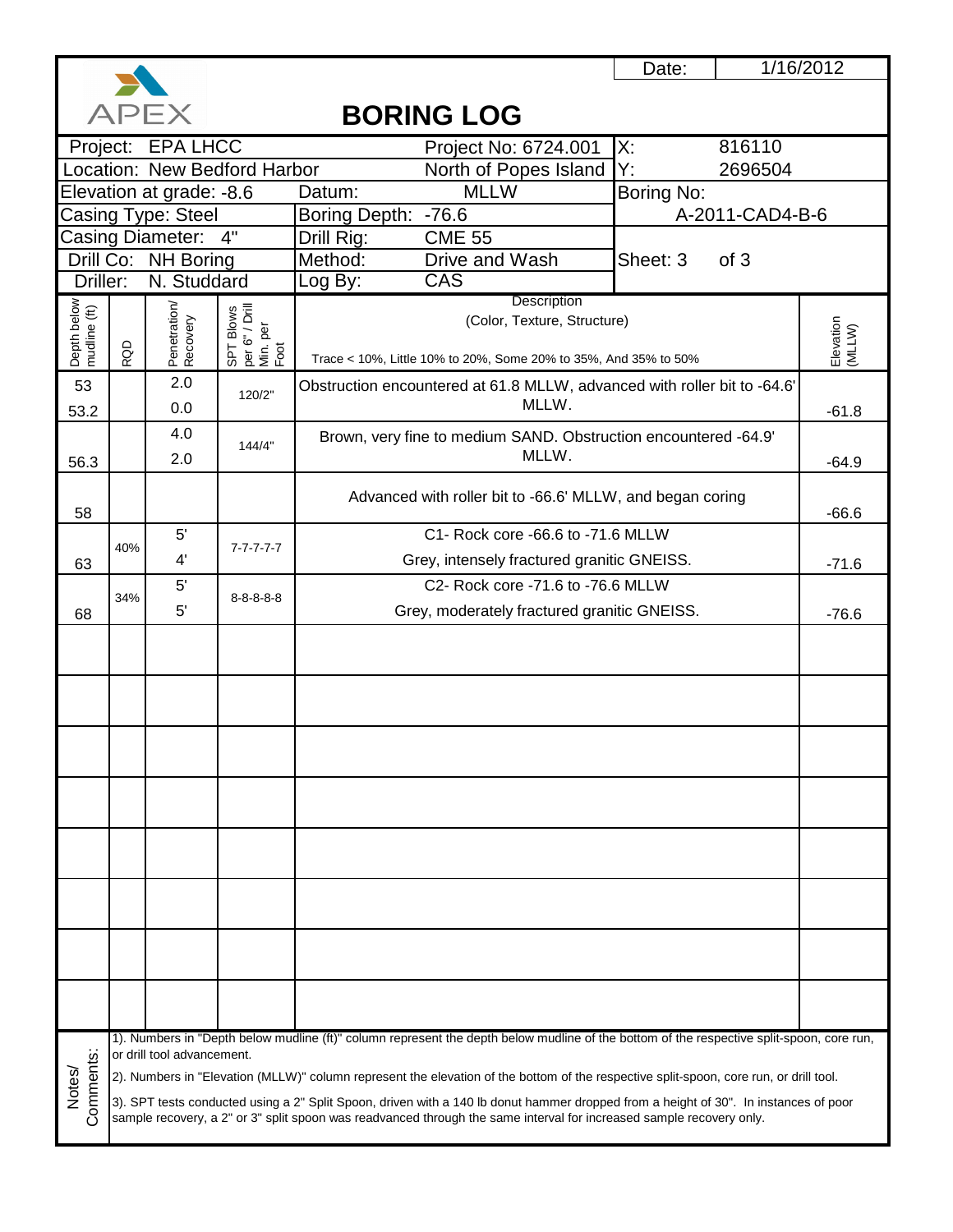

1/19/2012

### **APFX BORING LOG** Project No: 6724.001 X: 815079 Project: EPA LHCC North of Popes Island Y:<br>MLLW Bo 2697445 Location: New Bedford Harbor Elevation at grade: -8.1 Datum: Boring No: Casing Type: Steel Boring Depth: -70.1<br>Drill Rig: CME 55 A-2011-CAD4-B-7 Casing Diameter: 4" Drill Rig: NH Boring Method: Drive and Wash **Sheet: 1** of 3 Drill Co: Driller: N. Studdard Log By: CAS **Description** Depth below<br>mudline (ft) 20Depth below mudline (ft) 10.0"<br>
24.0"<br>
24.0"<br>
20.0"<br>
20.0"<br>
10.0" per 6" / Drill SPT Blows (Color, Texture, Structure) Elevation<br>(MLLW) Elevation Min. per Foot RQD Trace < 10%, Little 10% to 20%, Some 20% to 35%, And 35% to 50%  $\overline{0}$ 24.0" WOR/24" Black, organic SILT. 2 20.0" -10.1 24.0" WOR/24" Black, organic SILT. 4 -12.1 24.0" The WOR/24" Grey/Black, organic SILT.<br>23.0" WOR/24" 6 -14.1 24.0" 6" Black, organic SILT. 15, 12, 12, 10 22.0" 8 16" Grey, fine SAND. -16.1 24.0" 6, 13, 10, 8 Brown, very fine to fine SAND, some inorganic silt. 20.0" 10 -18.1 24.0" 9, WOH/18" Brown, very fine to fine SAND, some silt, trace red fine sand. 13.0" 12 -20.1 24.0" WOH,8, 12, Brown, very fine to fine SAND. 8 23.0" 14 -22.1 24.0" 13, 9, 14, 15 Red-brown, very fine to fine SAND. 7.0" 16 -24.1 24.0" 9, 10, 14, 14 Brown, fine to medium SAND. 7.0" 18 -26.1 21.0" 11, 17, 36, Brown, fine to medium SAND. 160/5" 19.0" 19.9 -28.0 NA Obstruction encountered - cobble. Advanced with roller bit to -29.1' NA MLLW. NA 20 -28.124.0" 8, 8, 20, 30 Brown red, very fine to medium SAND, trace shell hash. 19.0" 23 -31.1 24.0" 12, 12, 13,  $\begin{bmatrix} 12, 13, 1 \ 18 \end{bmatrix}$  Brown, very fine to fine SAND, trace medium sand. 15.0" 25 -33.1 1). Numbers in "Depth below mudline (ft)" column represent the depth below mudline of the bottom of the respective split-spoon, core run, Comments: or drill tool advancement. Comments: Notes/ 2). Numbers in "Elevation (MLLW)" column represent the elevation of the bottom of the respective split-spoon, core run, or drill tool. 3). SPT tests conducted using a 2" Split Spoon, driven with a 140 lb donut hammer dropped from a height of 30". In instances of poor sample recovery, a 2" or 3" split spoon was readvanced through the same interval for increased sample recovery only.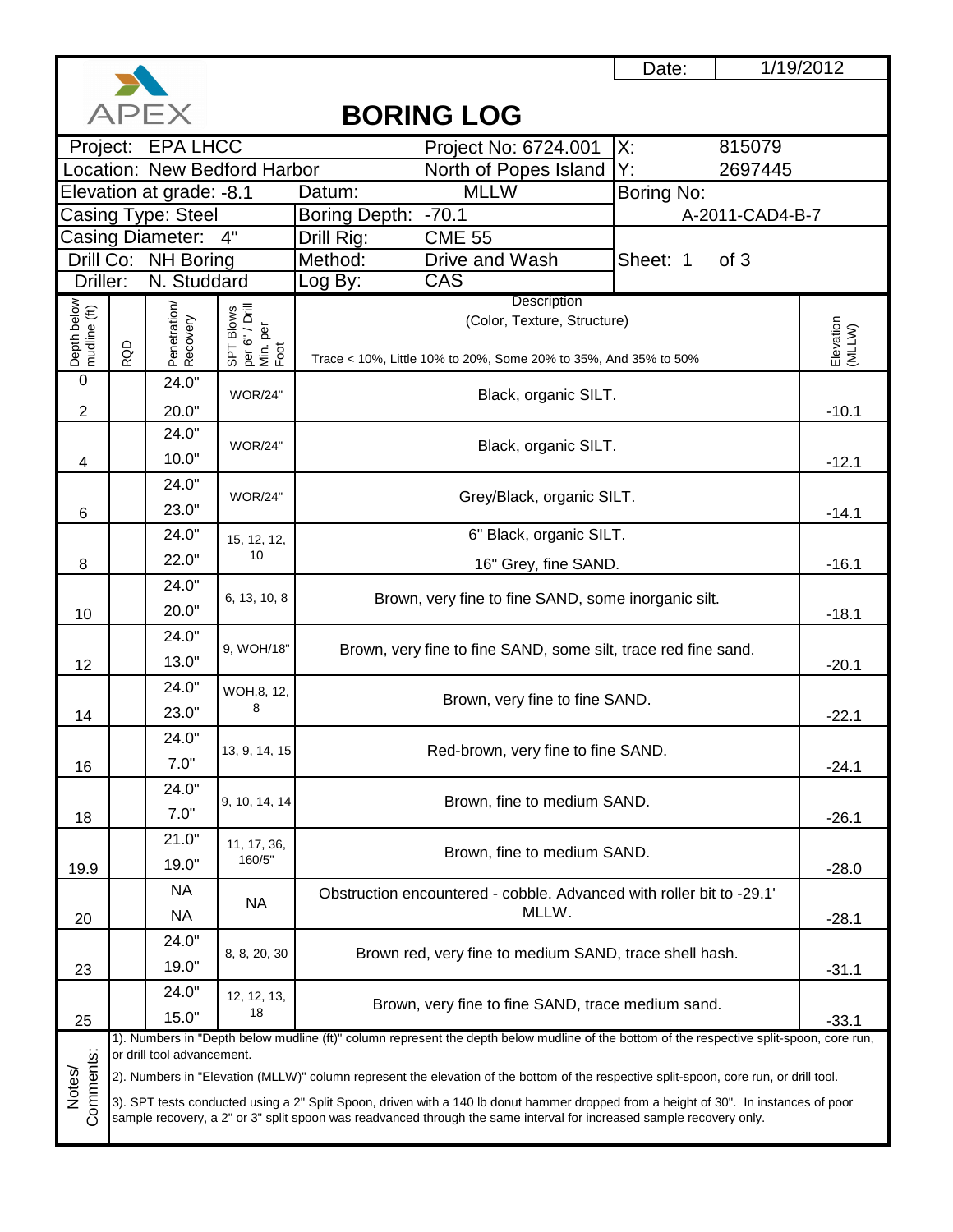

1/19/2012

### **APFX BORING LOG** Project: EPA LHCC Project No: 6724.001 X: 815079 Location: New Bedford Harbor North of Popes Island Y: 2697445 North of Popes Island Y:<br>MLLW Bo Elevation at grade: -8.1 Datum: MLLW Boring No: Casing Type: Steel \_\_\_\_\_\_\_\_ Boring Depth: -70.1 \_\_\_\_\_\_\_\_\_\_\_\_\_\_\_\_\_\_\_\_\_\_\_\_\_\_\_\_\_\_\_\_ A-2011-CAD4-B-7 Casing Diameter: Drill Rig: CME 55 Drill Co: NH Boring Method: Drive and Wash **Sheet: 2** of 3 Driller: N. Studdard Log By: CAS **Description** Depth below<br>mudline (ft)<br>RQD<br>Penetration/ Recovery (Color, Texture, Structure) Elevation<br>(MLLW) Elevation Min. per Foot Trace < 10%, Little 10% to 20%, Some 20% to 35%, And 35% to 50% 25 24.0" 7, 5, 5, 5 Brown, very fine to fine SAND. 27 18.0" -35.1 24.0"  $\begin{array}{|l|l|} \hline \cdots \cr \hline \end{array}$  5, 18, 33, 28 Brown, very fine to medium SAND.  $\begin{array}{|l|} \hline \end{array}$  -37.1 29 24.0" 14, 19, 26,  $21.0"$   $26$   $26.1$   $26.1$   $26.1$   $26.1$   $27.0"$   $28.1$ 31 24.0" WOH/12"  $\begin{array}{|c|c|c|c|c|}\n\hline\n20.0" & 3.2 & \text{Brown, fine to medium SAND.} \\
\hline\n\end{array}$ 32 24.0"  $20.0"$  WOH/18", 2 Brown, very fine to fine SAND.<br>20.0" -42.1 34 24.0" 4, 6, 8, 10 Brown, very fine to fine SAND. 36 17.0"  $\vert$  -44.1 24.0" 9, 11, 12, 14 Brown, very fine to fine SAND. 38 24.0" | -46.1 2" Red brown, very fine to fine SAND, trace gravel. 24.0" 6, 12, 15, 23 7.0" | CHE THE STREET STREET STREET STREET STREET STREET STREET STREET STREET STREET STREET STREET STREET STRE 40 24.0" 3, 5, 11, 13 Red brown, fine to coarse SAND.  $8.0"$  -50.1 42  $24.0''$  42, 22, 14,  $15$  Brown grey, fine to coarse SAND.<br>6.0"  $15$  -52.1 44 24.0" WOH, 5, 12,  $13$  No recovery.<br> $0.0"$   $13$  -54.1 46 6.0" 120/6" Brown, fine to coarse SAND, trace gravel.<br>1.0" 1.0" -54.6 46.5 NA Obstruction encountered at -54.6' MLLW, Advanced with roller NA NA  $\vert$  -56.1' MLLW. 48 1). Numbers in "Depth below mudline (ft)" column represent the depth below mudline of the bottom of the respective split-spoon, core run, Comments: or drill tool advancement. Comments: Notes/ 2). Numbers in "Elevation (MLLW)" column represent the elevation of the bottom of the respective split-spoon, core run, or drill tool. 3). SPT tests conducted using a 2" Split Spoon, driven with a 140 lb donut hammer dropped from a height of 30". In instances of poor sample recovery, a 2" or 3" split spoon was readvanced through the same interval for increased sample recovery only.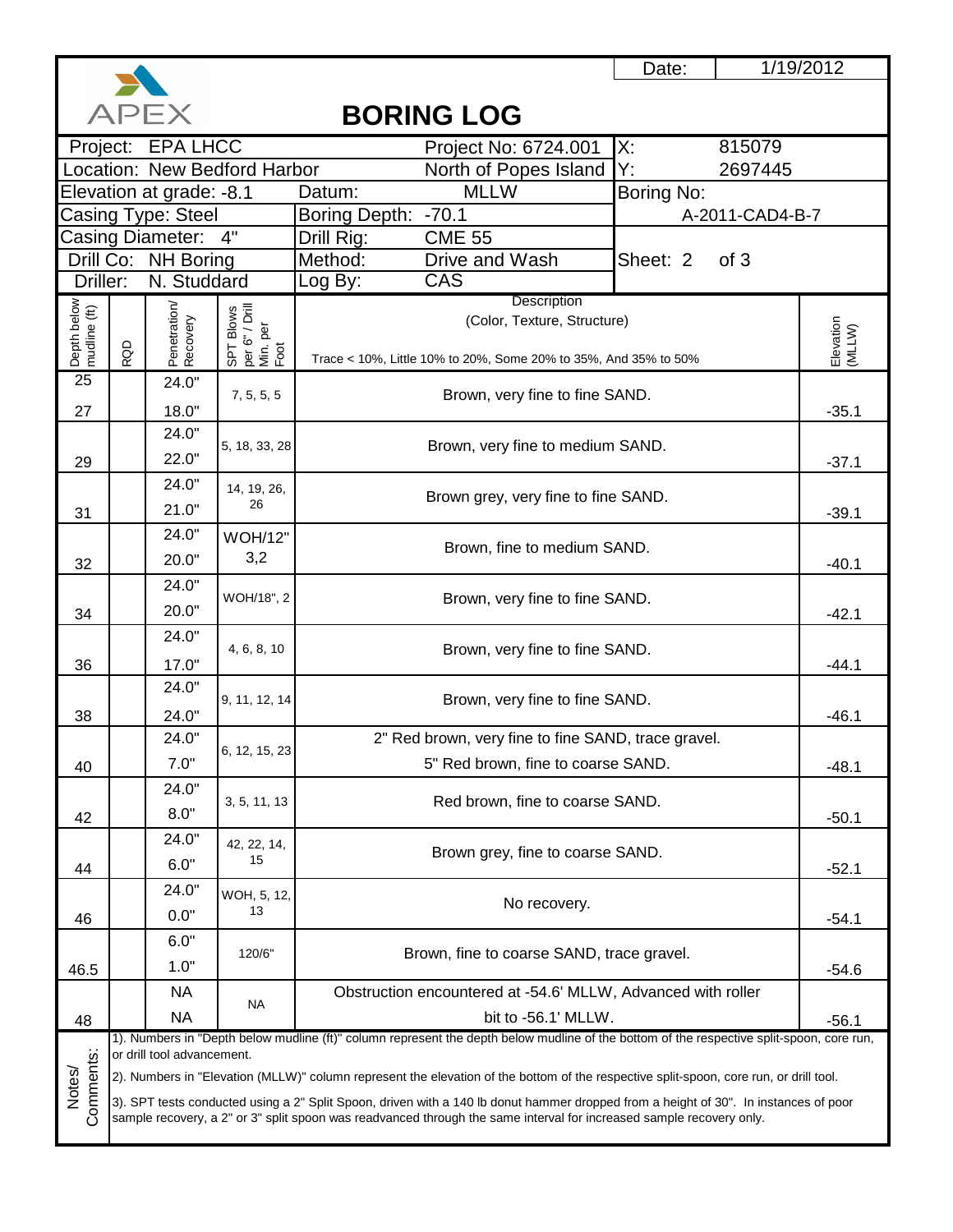

1/19/2012

## **APEX BORING LOG** Project: EPA LHCC Project No: 6724.001 X: 815079 Location: New Bedford Harbor North of Popes Island Y: 2697445 North of Popes Island Y:<br>MLLW Bo Elevation at grade: -8.1 Datum: MLLW Boring No: Casing Type: Steel Boring Depth: -70.1<br>Drill Rig: CME 55 A-2011-CAD4-B-7 Casing Diameter: Drill Rig: Drill Co: NH Boring Method: Drive and Wash **Sheet: 3** of 3 Driller: N. Studdard Log By: CAS **Description** Depth below<br>mudline (ft)<br>RQD<br>Penetration/<br>Recovery<br>SPT Blows<br>SPD Pen<br>Min. per (Color, Texture, Structure) Elevation<br>(MLLW) Elevation Trace < 10%, Little 10% to 20%, Some 20% to 35%, And 35% to 50% 48 5.0" 120/5" | Brown, fine to medium SAND. Obstruction encountered at -56.5' MLLW. 48.4  $5.0"$   $-56.5$ Advanced with roller bit to -60.1' MLLW, and began coring. 52 -60.1 C1- Rock core -60.1 to -65.1 MLLW 5' 92% 7-8-8-7-8 57 5' | Grey, slightly fractured granitic GNEISS. | -65.1 5' C2- Rock core -65.1 to -70.1 MLLW 80% 7-7-7-7-7 62 5' Crey, slightly fractured granitic GNEISS. The Contract of the Contract of the Contract of Tensis of the Contract of Tensis of Tensis of Tensis of Tensis of Tensis of Tensis of Tensis of Tensis of Tensis of Tensis of Ten 1). Numbers in "Depth below mudline (ft)" column represent the depth below mudline of the bottom of the respective split-spoon, core run, Comments: or drill tool advancement. Comments: Notes/ 2). Numbers in "Elevation (MLLW)" column represent the elevation of the bottom of the respective split-spoon, core run, or drill tool. 3). SPT tests conducted using a 2" Split Spoon, driven with a 140 lb donut hammer dropped from a height of 30". In instances of poor sample recovery, a 2" or 3" split spoon was readvanced through the same interval for increased sample recovery only.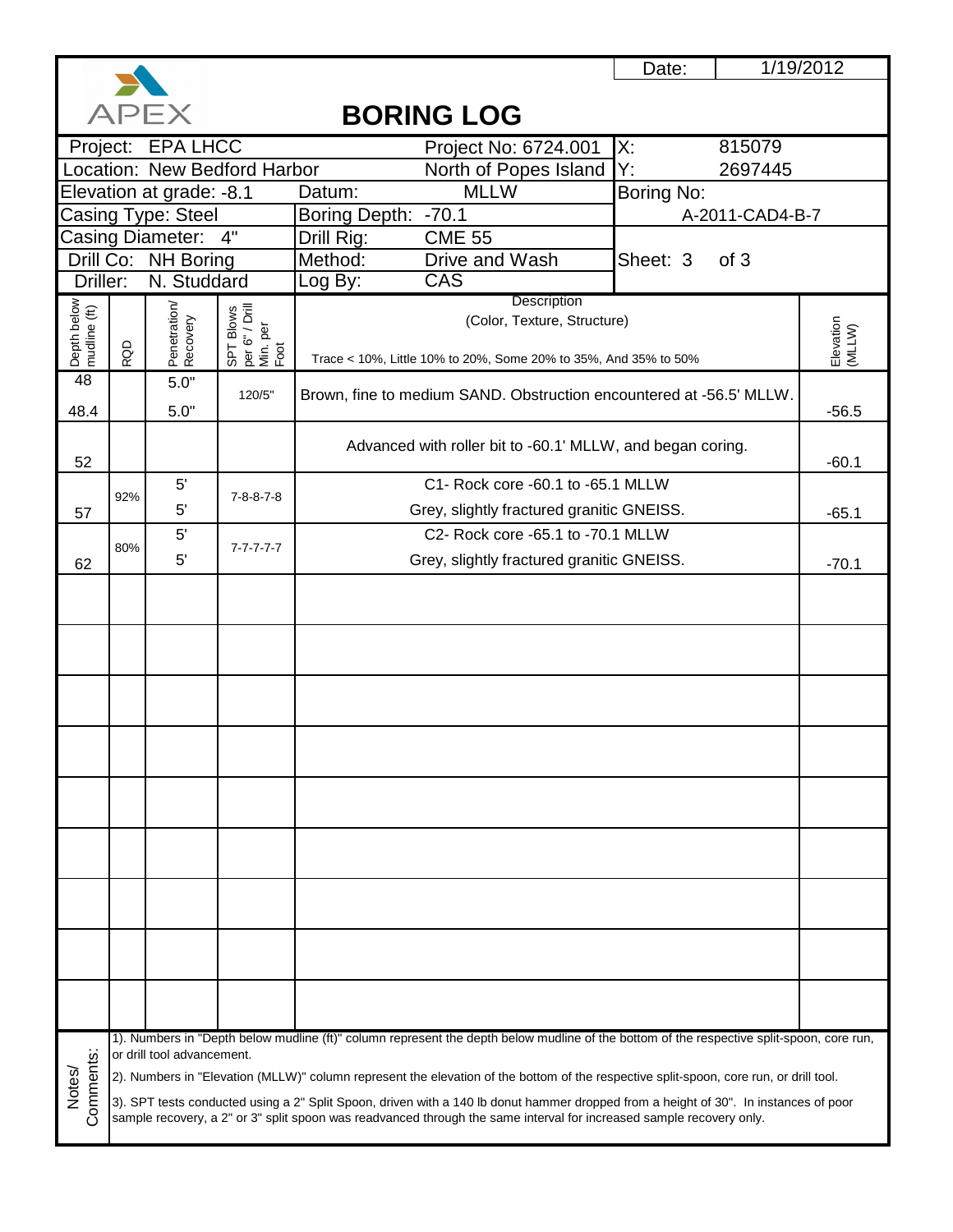

1/23/2012

 $\overline{\phantom{a}}$ 

|                             | APEX<br><b>BORING LOG</b>                                                                                                                                                                                                                                                 |                            |                                                 |                     |                                                                                                                                           |                  |                     |  |  |
|-----------------------------|---------------------------------------------------------------------------------------------------------------------------------------------------------------------------------------------------------------------------------------------------------------------------|----------------------------|-------------------------------------------------|---------------------|-------------------------------------------------------------------------------------------------------------------------------------------|------------------|---------------------|--|--|
|                             |                                                                                                                                                                                                                                                                           | Project: EPA LHCC          |                                                 |                     | Project No: 6724.001                                                                                                                      | Х:               | 816040              |  |  |
|                             |                                                                                                                                                                                                                                                                           |                            | Location: New Bedford Harbor                    |                     | North of Popes Island                                                                                                                     | Y.               | 2696259             |  |  |
| Elevation at grade: -7.9    |                                                                                                                                                                                                                                                                           |                            |                                                 | Datum:              | <b>MLLW</b>                                                                                                                               | Boring No:       |                     |  |  |
|                             |                                                                                                                                                                                                                                                                           | Casing Type: Steel         |                                                 | Boring Depth: -79.9 |                                                                                                                                           | A-2011-CAD4-B-8  |                     |  |  |
|                             |                                                                                                                                                                                                                                                                           | Casing Diameter: 4"        |                                                 | Drill Rig:          | <b>CME 55</b>                                                                                                                             |                  |                     |  |  |
|                             |                                                                                                                                                                                                                                                                           | Drill Co: NH Boring        |                                                 | Method:             | Drill and Wash                                                                                                                            | Sheet: 1<br>of 3 |                     |  |  |
| Driller:                    |                                                                                                                                                                                                                                                                           | N Studdard                 |                                                 | Log By:             | CAS                                                                                                                                       |                  |                     |  |  |
|                             | Description<br>(Color, Texture, Structure)                                                                                                                                                                                                                                |                            |                                                 |                     |                                                                                                                                           |                  |                     |  |  |
|                             |                                                                                                                                                                                                                                                                           |                            |                                                 |                     |                                                                                                                                           |                  |                     |  |  |
| Depth below<br>mudline (ft) | RQD                                                                                                                                                                                                                                                                       | Penetration/<br>Recovery   | SPT Blows<br>per 6" / Drill<br>Min. per<br>Foot |                     | Trace < 10%, Little 10% to 20%, Some 20% to 35%, And 35% to 50%                                                                           |                  | Elevation<br>(MLLW) |  |  |
| $\overline{0}$              |                                                                                                                                                                                                                                                                           | 24.0"                      |                                                 |                     |                                                                                                                                           |                  |                     |  |  |
| $\overline{2}$              |                                                                                                                                                                                                                                                                           | 12.0"                      | <b>WOR/24"</b>                                  |                     | Black, organic, SILT.                                                                                                                     |                  | $-9.9$              |  |  |
|                             |                                                                                                                                                                                                                                                                           | 24.0"                      |                                                 |                     |                                                                                                                                           |                  |                     |  |  |
| 4                           |                                                                                                                                                                                                                                                                           | 10.0"                      | <b>WOH/24"</b>                                  |                     | Black, organic, SILT.                                                                                                                     |                  | $-11.9$             |  |  |
|                             |                                                                                                                                                                                                                                                                           | 24.0"                      |                                                 |                     |                                                                                                                                           |                  |                     |  |  |
|                             |                                                                                                                                                                                                                                                                           | 24.0"                      | <b>WOH/24"</b>                                  |                     | Black, organic, SILT.                                                                                                                     |                  | $-13.9$             |  |  |
| 6                           |                                                                                                                                                                                                                                                                           | 24.0"                      |                                                 |                     |                                                                                                                                           |                  |                     |  |  |
|                             |                                                                                                                                                                                                                                                                           | 12.0"                      | <b>WOH/12"</b><br>1, WOH                        |                     | Black, organic, SILT.                                                                                                                     |                  |                     |  |  |
| 8                           |                                                                                                                                                                                                                                                                           |                            |                                                 |                     |                                                                                                                                           |                  |                     |  |  |
|                             |                                                                                                                                                                                                                                                                           | 24.0"                      | <b>WOH/24"</b>                                  |                     | Black, organic, SILT.                                                                                                                     |                  |                     |  |  |
| 10                          |                                                                                                                                                                                                                                                                           | 7.0"                       |                                                 |                     |                                                                                                                                           |                  |                     |  |  |
|                             |                                                                                                                                                                                                                                                                           | 24.0"                      | <b>WOH/24"</b>                                  |                     | Dark grey to black, organic SILT.                                                                                                         |                  |                     |  |  |
| 12                          |                                                                                                                                                                                                                                                                           | 24.0"                      |                                                 |                     |                                                                                                                                           |                  |                     |  |  |
|                             |                                                                                                                                                                                                                                                                           | 24.0"                      | 1, 2, 1, 2                                      |                     | Dark grey to black, organic SILT.                                                                                                         |                  |                     |  |  |
| 14                          |                                                                                                                                                                                                                                                                           | 24.0"                      |                                                 |                     |                                                                                                                                           |                  | $-21.9$             |  |  |
|                             |                                                                                                                                                                                                                                                                           | 36.0"                      | <b>WOR/12"</b><br>2,2,                          |                     |                                                                                                                                           |                  |                     |  |  |
| 17                          |                                                                                                                                                                                                                                                                           | 24.0"                      | WOH/12"                                         |                     | Dark grey to black, organic SILT.                                                                                                         |                  | $-24.9$             |  |  |
|                             |                                                                                                                                                                                                                                                                           | 12.0"                      |                                                 |                     |                                                                                                                                           |                  |                     |  |  |
| 18                          |                                                                                                                                                                                                                                                                           | 12.0"                      | 3,4                                             |                     | Dark grey to black, organic SILT, trace peat.                                                                                             |                  | $-25.9$             |  |  |
|                             |                                                                                                                                                                                                                                                                           | 24.0"                      | <b>WOR, 12,</b>                                 |                     |                                                                                                                                           |                  |                     |  |  |
| 20                          |                                                                                                                                                                                                                                                                           | 24.0"                      | 5,6                                             |                     | Dark grey to black, organic SILT and PEAT.                                                                                                |                  | $-27.9$             |  |  |
|                             |                                                                                                                                                                                                                                                                           | 24.0"                      | WOR,                                            |                     |                                                                                                                                           |                  |                     |  |  |
|                             |                                                                                                                                                                                                                                                                           | 24.0"                      | 3,3,6                                           |                     | Black, organic SILT and PEAT.                                                                                                             |                  |                     |  |  |
| 22                          |                                                                                                                                                                                                                                                                           | 24.0"                      |                                                 |                     |                                                                                                                                           |                  | $-29.9$             |  |  |
|                             |                                                                                                                                                                                                                                                                           |                            | WOR,<br>2,8,9                                   |                     | Black to dark brown, organic SILT and PEAT.                                                                                               |                  |                     |  |  |
| 24                          |                                                                                                                                                                                                                                                                           | 23.0"                      |                                                 |                     |                                                                                                                                           |                  | $-31.9$             |  |  |
|                             |                                                                                                                                                                                                                                                                           | 24.0"                      | 8,8,7,9                                         |                     | Dark brown, PEAT, trace to some organic silt.                                                                                             |                  |                     |  |  |
| 26                          |                                                                                                                                                                                                                                                                           | 24.0"                      |                                                 |                     |                                                                                                                                           |                  | $-33.9$             |  |  |
|                             |                                                                                                                                                                                                                                                                           | or drill tool advancement. |                                                 |                     | 1). Numbers in "Depth below mudline (ft)" column represent the depth below mudline of the bottom of the respective split-spoon, core run, |                  |                     |  |  |
| Notes/                      |                                                                                                                                                                                                                                                                           |                            |                                                 |                     | 2). Numbers in "Elevation (MLLW)" column represent the elevation of the bottom of the respective split-spoon, core run, or drill tool.    |                  |                     |  |  |
|                             |                                                                                                                                                                                                                                                                           |                            |                                                 |                     |                                                                                                                                           |                  |                     |  |  |
|                             | Comments:<br>3). SPT tests conducted using a 2" Split Spoon, driven with a 140 lb donut hammer dropped from a height of 30". In instances of poor<br>sample recovery, a 2" or 3" split spoon was readvanced through the same interval for increased sample recovery only. |                            |                                                 |                     |                                                                                                                                           |                  |                     |  |  |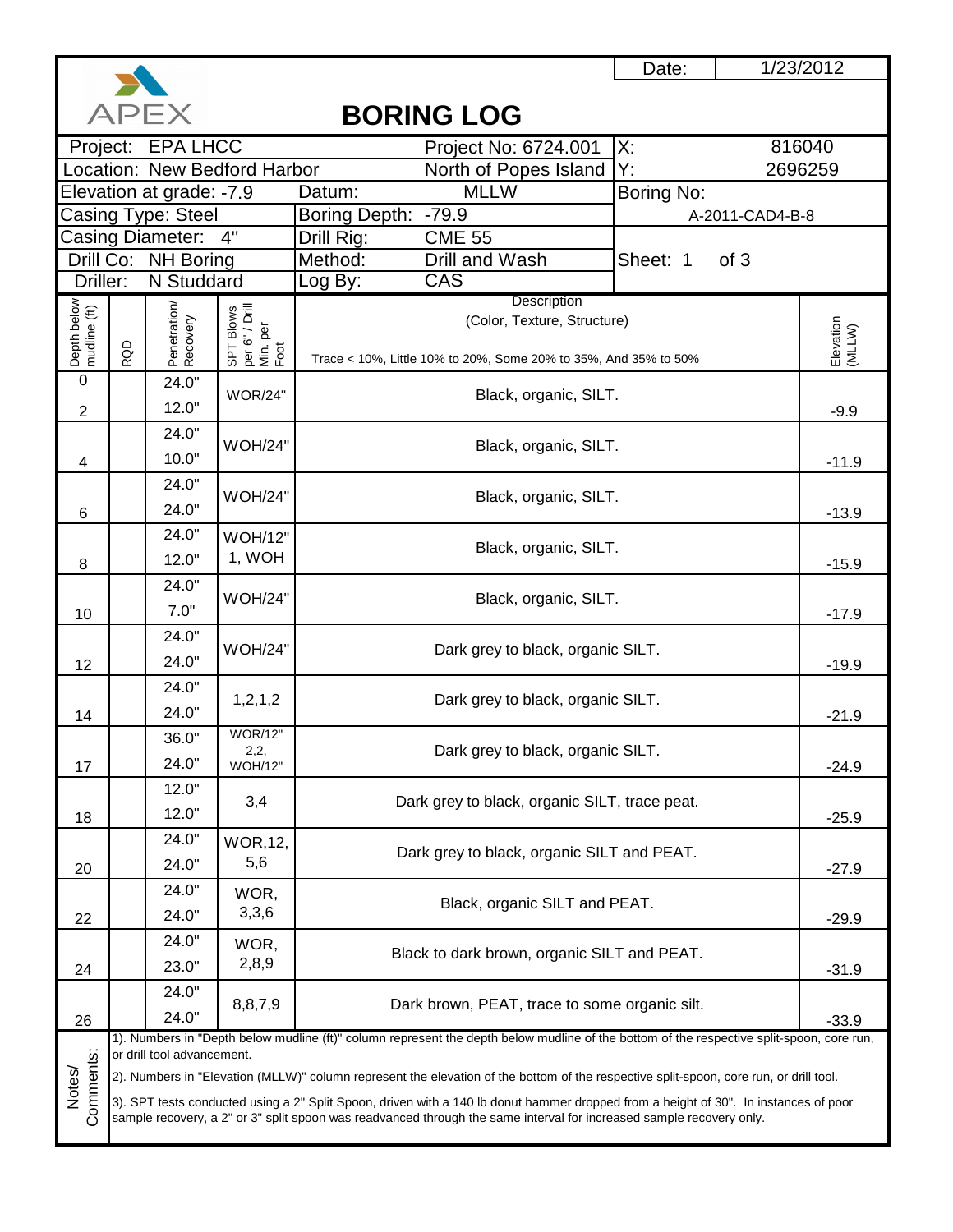

1/23/2012

|                             |     | APEX                       |                                                 |                     | <b>BORING LOG</b>                                                                                                                                                                                                                                            |            |                 |                     |  |
|-----------------------------|-----|----------------------------|-------------------------------------------------|---------------------|--------------------------------------------------------------------------------------------------------------------------------------------------------------------------------------------------------------------------------------------------------------|------------|-----------------|---------------------|--|
|                             |     | Project: EPA LHCC          |                                                 |                     | Project No: 6724.001                                                                                                                                                                                                                                         | X:         |                 | 816040              |  |
|                             |     |                            | Location: New Bedford Harbor                    |                     | North of Popes Island                                                                                                                                                                                                                                        | Y:         |                 | 2696259             |  |
| Elevation at grade: -7.9    |     |                            |                                                 | Datum:              | <b>MLLW</b>                                                                                                                                                                                                                                                  | Boring No: |                 |                     |  |
|                             |     | Casing Type: Steel         |                                                 | Boring Depth: -79.9 |                                                                                                                                                                                                                                                              |            | A-2011-CAD4-B-8 |                     |  |
|                             |     | <b>Casing Diameter:</b>    | 4"                                              | Drill Rig:          | <b>CME 55</b>                                                                                                                                                                                                                                                |            |                 |                     |  |
| Driller:                    |     | Drill Co: NH Boring        |                                                 | Method:             | Drill and Wash<br>CAS                                                                                                                                                                                                                                        | Sheet: 2   | of 3            |                     |  |
|                             |     | N Studdard                 |                                                 | Log By:             | Description                                                                                                                                                                                                                                                  |            |                 |                     |  |
| Depth below<br>mudline (ft) |     | Penetration/<br>Recovery   | SPT Blows<br>per 6" / Drill<br>Min. per<br>Foot |                     | (Color, Texture, Structure)                                                                                                                                                                                                                                  |            |                 |                     |  |
|                             | RQD |                            |                                                 |                     |                                                                                                                                                                                                                                                              |            |                 | Elevation<br>(MLLW) |  |
| $\overline{26}$             |     |                            |                                                 |                     | Trace < 10%, Little 10% to 20%, Some 20% to 35%, And 35% to 50%                                                                                                                                                                                              |            |                 |                     |  |
|                             |     | 24.0"                      | 7,8,9,7                                         |                     | Brown, PEAT, trace organic silt.                                                                                                                                                                                                                             |            |                 |                     |  |
| 28                          |     | 24.0"                      |                                                 |                     |                                                                                                                                                                                                                                                              |            |                 | $-35.9$             |  |
|                             |     | 24.0"                      | 7,7,8,7                                         |                     | Brown grey, very fine to coarse SAND and inorganic SILT, trace gravel.                                                                                                                                                                                       |            |                 |                     |  |
| 30                          |     | 9.0"                       |                                                 |                     |                                                                                                                                                                                                                                                              |            |                 | $-37.9$             |  |
|                             |     | 24.0"                      | 8,9,10,22                                       |                     | 5" Grey, fine to coarse SAND.                                                                                                                                                                                                                                |            |                 |                     |  |
| 32                          |     | 7.0"                       |                                                 |                     | 2" Grey, inorganic SILT.                                                                                                                                                                                                                                     |            |                 |                     |  |
|                             |     | 24.0"                      | 25,18,19,                                       |                     |                                                                                                                                                                                                                                                              |            |                 |                     |  |
| 34                          |     | 10.0"                      | 29                                              |                     | Grey, inorganic SILT.                                                                                                                                                                                                                                        |            |                 |                     |  |
|                             |     | 24.0"                      | 15, 15, 28,<br>Grey, inorganic SILT.            |                     |                                                                                                                                                                                                                                                              |            |                 |                     |  |
| 36                          |     | 8.0"                       | 24                                              |                     |                                                                                                                                                                                                                                                              |            |                 | $-43.9$             |  |
|                             |     | 24.0"                      | 13, 17, 16,                                     |                     | Grey, inorganic SILT.                                                                                                                                                                                                                                        |            |                 |                     |  |
| 38                          |     | 1.0"                       | 13                                              |                     |                                                                                                                                                                                                                                                              |            |                 |                     |  |
|                             |     | 24.0"                      | 10,11,6,1                                       |                     | Grey, very fine to fine SAND.                                                                                                                                                                                                                                |            |                 |                     |  |
| 40                          |     | 10.0"                      | 0                                               |                     |                                                                                                                                                                                                                                                              |            |                 | $-47.9$             |  |
|                             |     | 24.0"                      | 11, 13, 14,                                     |                     | Grey, very fine to fine SAND.                                                                                                                                                                                                                                |            |                 |                     |  |
| 42                          |     | 15.0"                      | 9                                               |                     |                                                                                                                                                                                                                                                              |            |                 | $-49.9$             |  |
|                             |     | 24.0"                      | 16,10,16,                                       |                     | 9" Grey, very fine to fine SAND.                                                                                                                                                                                                                             |            |                 |                     |  |
| 44                          |     | 11.0"                      | 29                                              |                     | 2" Grey, inorganic SILT.                                                                                                                                                                                                                                     |            |                 | $-51.9$             |  |
|                             |     | 24.0"                      | 4, 11, 12,                                      |                     |                                                                                                                                                                                                                                                              |            |                 |                     |  |
| 46                          |     | 18.0"                      | 14                                              |                     | Grey, very fine to fine SAND.                                                                                                                                                                                                                                |            |                 | $-53.9$             |  |
|                             |     | <b>NA</b>                  |                                                 |                     |                                                                                                                                                                                                                                                              |            |                 |                     |  |
| 48                          |     | <b>NA</b>                  | <b>NA</b>                                       |                     | Obstruction Encountered. Advanced with roller bit to -55.9' MLLW.                                                                                                                                                                                            |            |                 | $-55.9$             |  |
|                             |     | 24.0"                      | 15,18,20,                                       |                     |                                                                                                                                                                                                                                                              |            |                 |                     |  |
| 50                          |     | 18.0"                      | 17                                              |                     | Grey, very fine to medium SAND.                                                                                                                                                                                                                              |            |                 | $-57.9$             |  |
|                             |     | <b>NA</b>                  |                                                 |                     |                                                                                                                                                                                                                                                              |            |                 |                     |  |
| 51                          |     | <b>NA</b>                  | <b>NA</b>                                       |                     | Obstruction encountered. Advanced with roller bit to -58.9' MLLW.                                                                                                                                                                                            |            |                 | $-58.9$             |  |
|                             |     |                            |                                                 |                     | 1). Numbers in "Depth below mudline (ft)" column represent the depth below mudline of the bottom of the respective split-spoon, core run,                                                                                                                    |            |                 |                     |  |
|                             |     | or drill tool advancement. |                                                 |                     |                                                                                                                                                                                                                                                              |            |                 |                     |  |
| Comments:<br>Notes/         |     |                            |                                                 |                     | 2). Numbers in "Elevation (MLLW)" column represent the elevation of the bottom of the respective split-spoon, core run, or drill tool.                                                                                                                       |            |                 |                     |  |
|                             |     |                            |                                                 |                     | 3). SPT tests conducted using a 2" Split Spoon, driven with a 140 lb donut hammer dropped from a height of 30". In instances of poor<br>sample recovery, a 2" or 3" split spoon was readvanced through the same interval for increased sample recovery only. |            |                 |                     |  |